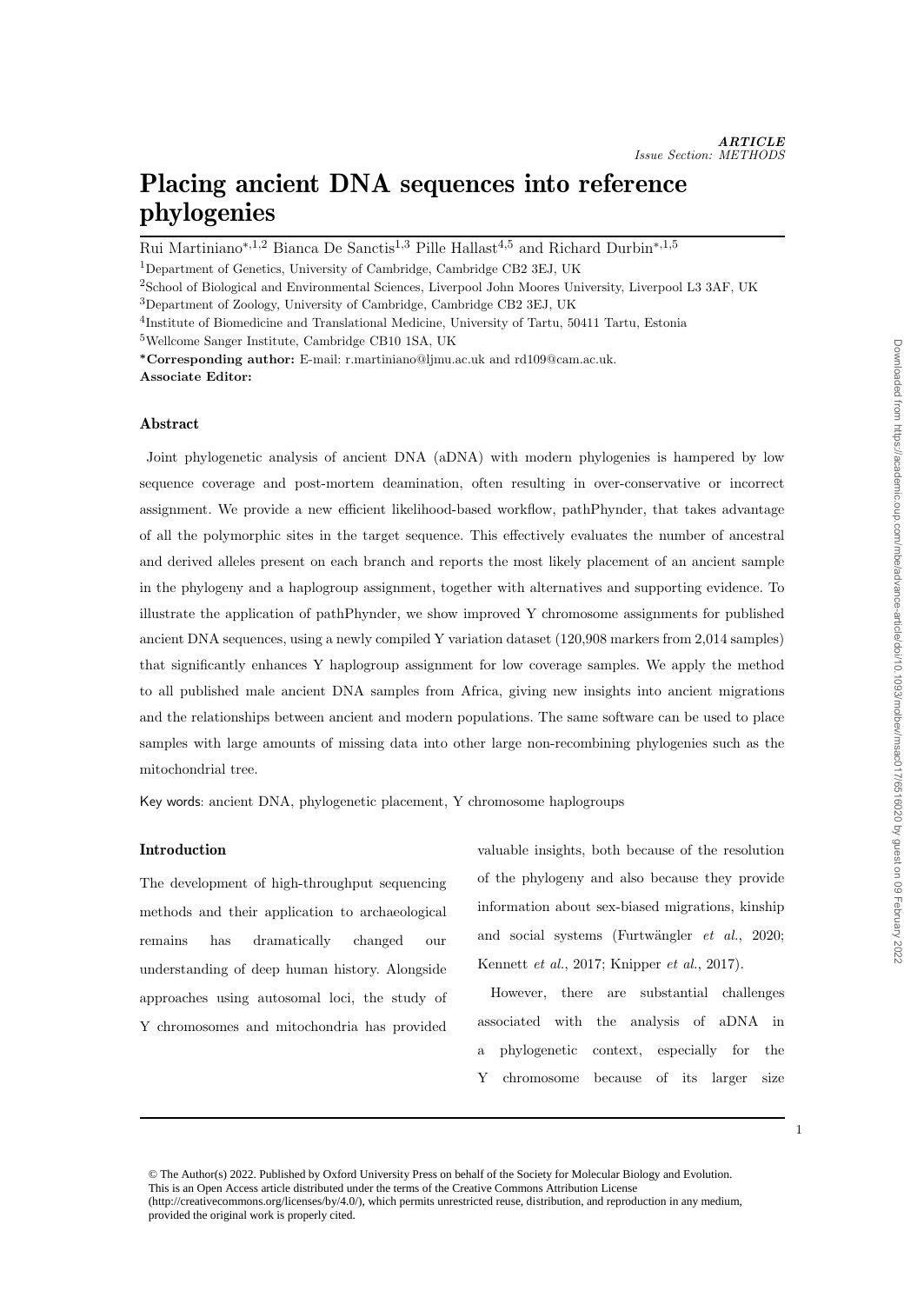(approximately 10Mb of callable sequence) (Poznik et al., 2013) comparatively to the mitochondrion (∼16 kb), as well as its lower coverage. The highly degraded nature of aDNA data, including short fragment size, post-mortem deamination and high fractions of missing genotypes (Dabney et al., 2013; Hofreiter et al., 2001; Poinar et al., 2006), can lead to errors in variant calling and to incorrect placement of ancient DNA sequences within a phylogeny (Prüfer  $et al., 2010$ ). In particular, many standard phylogenetic methods require significant overlap of genotypes across samples, which is unfeasible when analysing a large number of ancient samples simultaneously (Kivisild, 2017).

While there are methods which use likelihoods for the placement of sequences into a preestimated phylogenetic tree, such as pplacer (Matsen et al., 2010) and RAxML's Evolutionary Placement algorithm (Berger *et al.*, 2011), these do not take the degraded nature of ancient DNA into account and can provide erroneous assignments. Furthermore, such likelihood methods do not provide explicit output regarding which or how many SNPs were used for the placement, which is relevant for evaluating the reliability of the results and where on the placement branch the ancient sample diverged. Lastly, they are also computationally expensive when applied to the thousands of samples currently available for analysis (Hallast et al., 2020; Poznik et al., 2016).

Sequencing of the non-recombining portion of the Y-chromosome has enabled the rapid and unbiased discovery of new Y-chromosome variants. The International Society of Genetic Genealogy (ISOGG; https://isogg.org/tree/) has been cataloguing new informative Y-chromosome variants during the last 15 years, and currently lists approximately 73,000 unique biallelic variants with different levels of confidence. However, curation of new variants is time-consuming and problematic: it can take years until variation from new sequencing studies is added to the ISOGG database and despite major effort a considerable subset of variants only have provisional assignments to specific Y-chromosome lineages, or even contain errors which then need revision.

With these aspects in mind, studies such as (Schroeder  $et \ al.,\ 2015$ ) and (Fregel  $et \ al.,\ 2018$ ), have examined allele status in ancient samples at specific branches of large modern Y-chromosome trees such as from the 1000 Genomes project. By including both novel and known mutations, these studies increased the probability of a given ancient sample having reads overlapping informative branch-defining positions, as noted by (Poznik et al., 2016). However, no publicly available automated way of doing this exists.

#### New Approaches

Here we provide software and an associated workflow, pathPhynder, for integrating ancient DNA data of variable genomic coverage into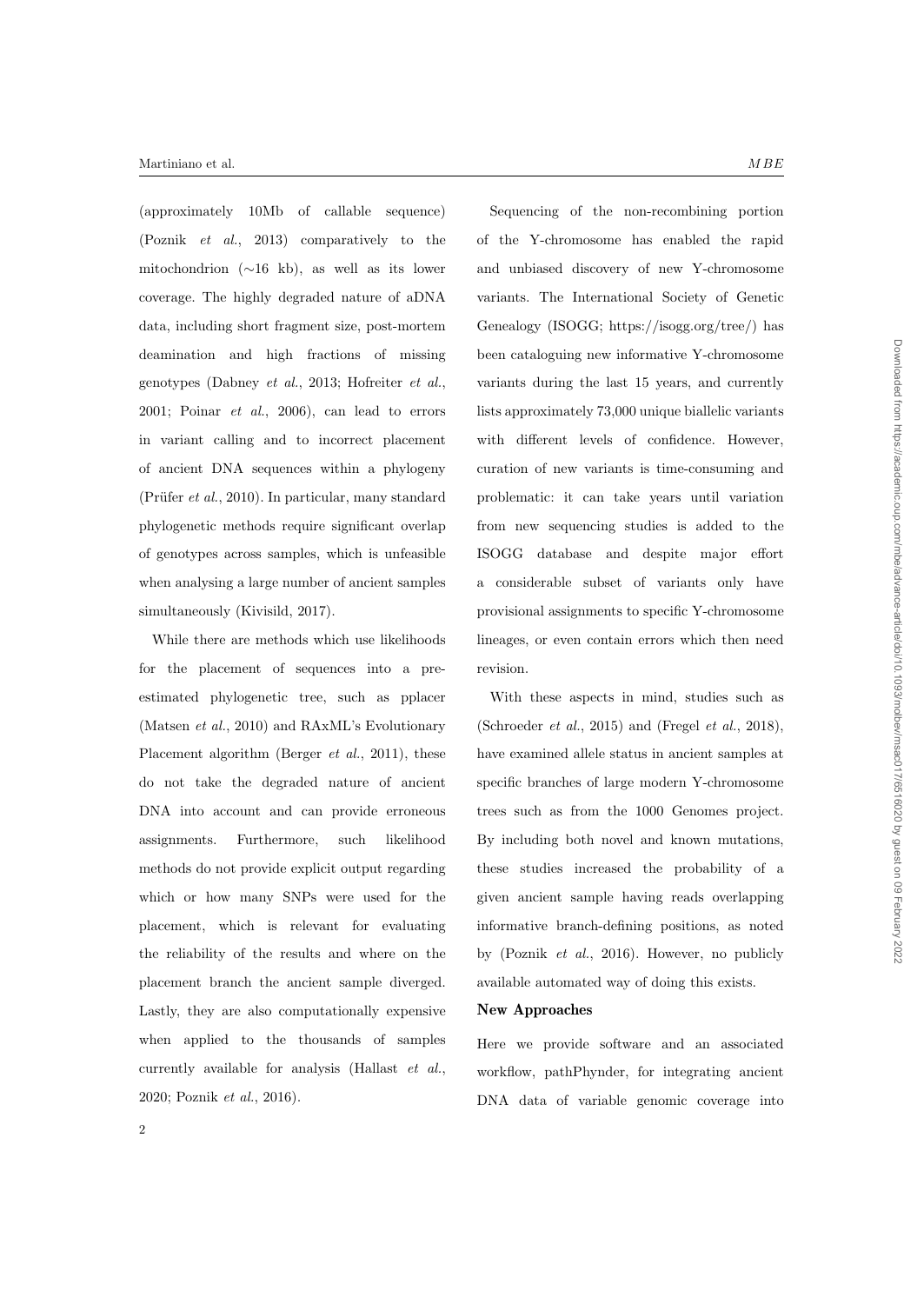present-day phylogenies. To increase its specificity, pathPhynder supports updating and expanding the reference tree and panel of known variants by adding present-day sequences, for example from newly sequenced diverse populations, to maximize the probability of overlap with sparse aDNA sequences and increase lineage informativeness. Furthermore, pathPhynder also provides a visualization tool which allows inspection of the number of markers in support of or in conflict with assignment to each branch. While handling errors and missing data correctly by working in a likelihood framework, pathPhynder is also computationally efficient, scaling linearly with both sites and samples and taking only a fraction of a second to place a query into a large tree.

The inputs to pathPhynder are a pre-existing reference phylogeny in standard newick format, a reference VCF file containing the genotypes of the individuals in the phylogeny, and BAM files of the ancient DNA query samples mapped against the same reference genome sequence as the phylogeny VCF (or alternatively an already processed VCF file of the query samples).

The pathPhynder workflow is represented in Figure 1. The first step assigns informative SNPs from the reference VCF to each branch of the reference phylogeny. This can be achieved by using the 'phynder' software, which estimates the likelihood of each biallelic SNP at each branch of the tree. These variants and their location at

tree branches can then serve as an initial guide for placing aDNA samples, and for visualisation.

Next, a pileup of base calls at the informative sites identified in the previous step is generated for each ancient sample using samtools (by default requiring base quality at least 20 and mapping quality at least 25), and subsequently filtered for error and deamination as follows (Figure 1B). First, base calls matching neither the REF nor ALT allele are removed. Then three further filtering modes are available: 'no-filter', where all remaining calls are retained; 'default', in which singleton T calls at C/T sites and singleton A calls at G/A sites are removed to account for possible deamination, and finally, 'transversions', which excludes all transition  $(C/T \text{ and } G/A)$  SNP sites from analysis. Following this the genotype is called as the most frequent base so long as it is present at least a set fraction (default 70%) of the remaining base calls; otherwise the genotype is set to missing. An alternative option is to call genotypes at known informative SNP sites using external software and then to pass them to the program as a VCF file.

For the sequence placement step, the user can choose between two distinct methods: best path or maximum likelihood. In the best path method (Figure 1C), the SNP counts for a given aDNA sample are assigned to the respective branches, and we traverse possible paths from root to tip in the tree systematically. During this process, if a branch contains a number of conflicting markers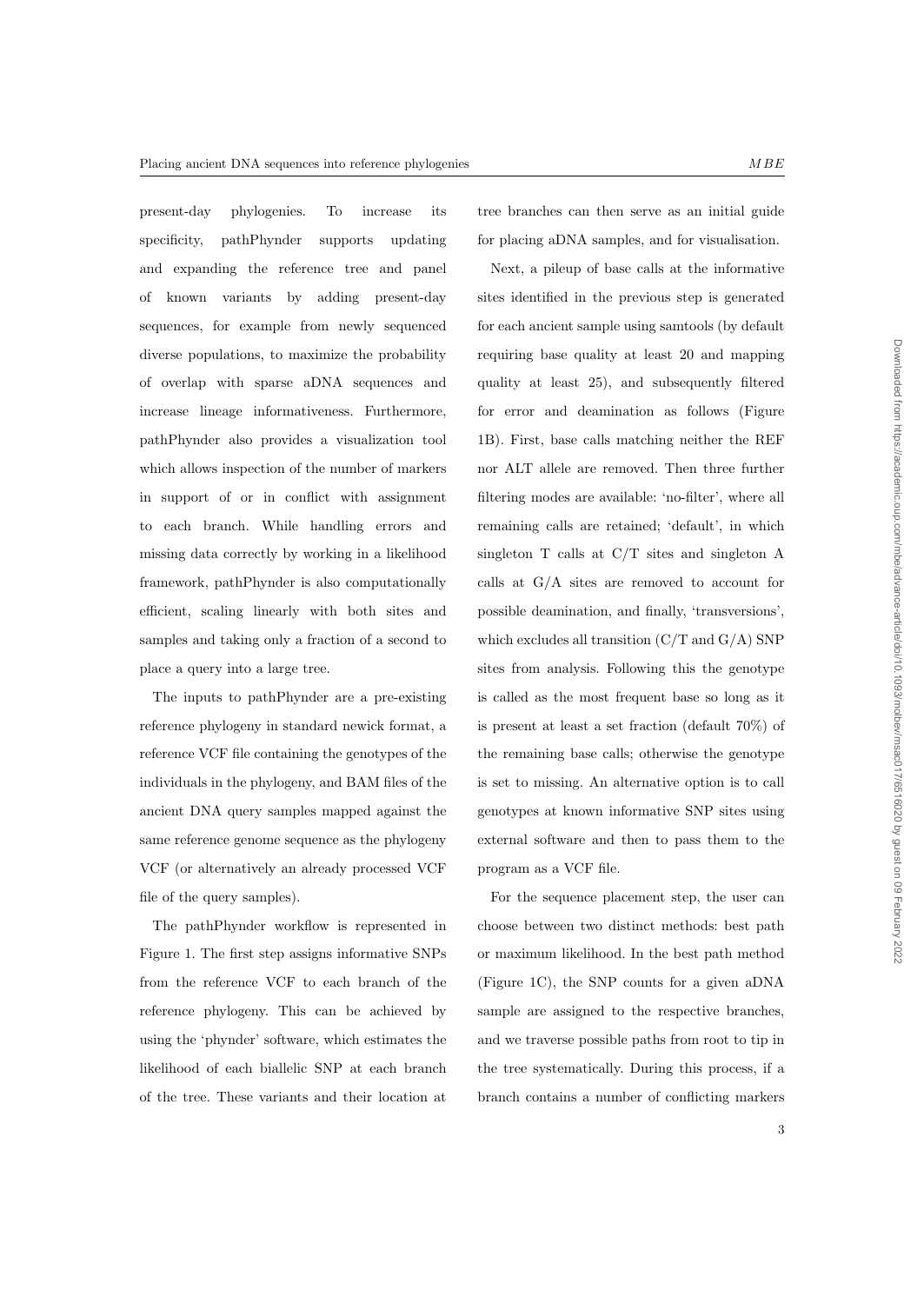



We illustrate the method using a small simulated dataset of 6 reference samples and 112 SNPs. (A) The initial step is the assignment of phylogenetically informative SNPs in the reference dataset to branches. This can be achieved with phynder by estimating the likelihood of each SNP at any given branch of the tree. (B) A pileup from aDNA reads is generated at each SNP, then filtered for mismatches and potential deamination. Here, because SNP3 is defined by alleles G and C, the T base is excluded as likely to be caused by post-mortem deamination. (C) Best path method: aDNA sample genotypes for each SNP are assigned to the corresponding branch of the tree and binned into support and conflict categories. In this case the best path is supported by 56 derived markers (green), of which 55 are above the assigned branch and one is on the branch, with no conflicting markers along the chosen path [55-0;1-0]. (D) Maximum likelihood method: the likelihoods for placing the query sample on each edge of the tree are converted to posterior probabilities using Bayes' rule and branches with posterior probability greater than 0.01 are indicated (largest posterior in green). The blue circle shows the lowest branch in the tree for which the sum of posterior probabilities for the whole clade below that branch (including the branch in question) is greater than 0.99, providing a conservative assignment when placement is uncertain. The arrows point to the correct location for the query sample.

greater than a user defined maximum threshold (default 3), the path is stopped and the next one is considered. The path containing the highest number of supporting markers is chosen as the best. This method is akin to the one implemented in yhaplo (Poznik, 2016) but applies to all SNPs in

the reference samples, rather than just the ISOGG pre-curated SNP set. The number of mismatches observed at the assigned branch for a given sample is used to estimate where along the branch the sample should be inserted.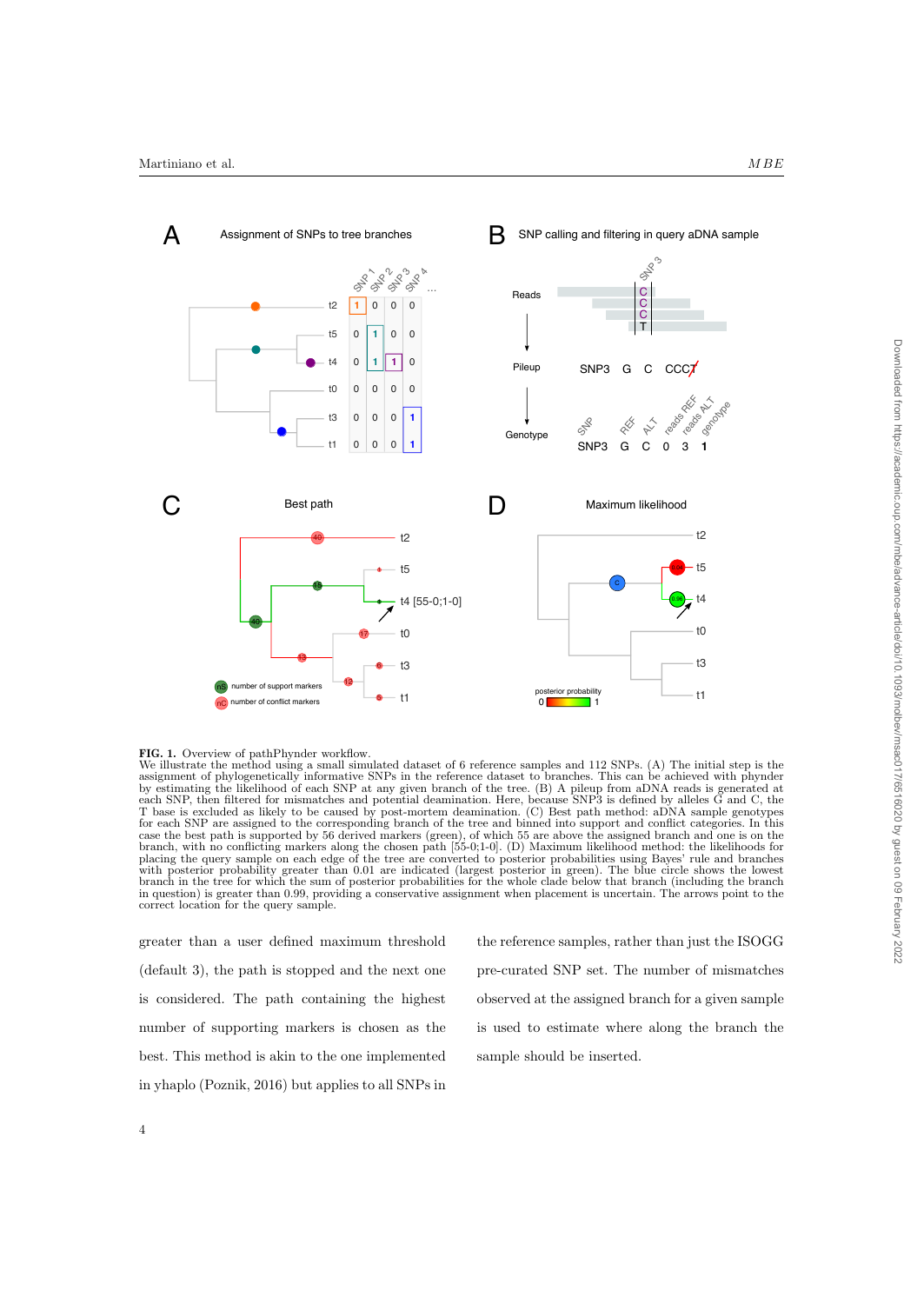The likelihood method (Figure 1D) scores the likelihood of placing the query sample on each branch of the tree under a conservative simplifying assumption that ignores mutations on that branch. In addition to identifying the most likely branch, this approach provides Bayesian posterior probabilities for branches with posterior above a user defined threshold  $p$  (default 0.01) and the lowest branch for which almost all  $(1-p)$  of the posterior probability lies on or below the branch thus defining a 99% probability placement clade. Further details are provided in Supplementary Text 1.

Because the Y chromosome haplogroup nomenclature is based on the ISOGG data set, we also implemented a procedure to reconcile the reference phylogeny based on a VCF genotype data set with the ISOGG phylogeny based on a marker set, and to further test any ISOGG variants that determine sublineages below the assigned location which are not captured by the reference data set. This allows us to combine the power of testing a more complete variant set with testing variants defining the full ISOGG phylogeny.

The pathPhynder software is available under an open source licence at https://github.com/ruidlpm/pathPhynder/.

Practical considerations for users of the software are discussed in Supplementary Text 2.

# Results

# Method performance

We prepared a Y-chromosome dataset of 2,014 individuals from genetically diverse populations with genotypes at a total of 121,966 SNPs (Supplementary Figure 1A, Materials and Methods). We built a phylogeny from these samples using RAxML. Phynder assigned 120,908 SNPs (99.13% of the total) in the reference VCF file to the branches of the reference phylogenetic tree. A small number of SNPs  $(n=1,058)$  were dropped, either because they were multiallelic (n=631) or because they could not be assigned with confidence (n=427), more precisely because their log likelihood was below a threshold, most likely due to repeated mutation or repeated genotype error. This dataset contains more variants than all previously published present-day data for the Y chromosome (Bergström  $et$   $al.,$ 2020a; de Barros Damgaard et al., 2018b; Hallast et al., 2020; Karmin et al., 2015; Poznik et al., 2016) (Supplementary Figure 1B) and includes 90,421 variants (75%) not yet catalogued in ISOGG (2019-2020 version).

To evaluate the advantages of using this additional variation, we selected 52 aDNA samples which had been assigned in the literature using catalogued variants in the ISOGG database to upstream branches of the phylogeny, such as BT-M91 or CT-M168, or were unassigned, and reanalyzed them with pathPhynder. In Figure 2 we show the distance between the previous and the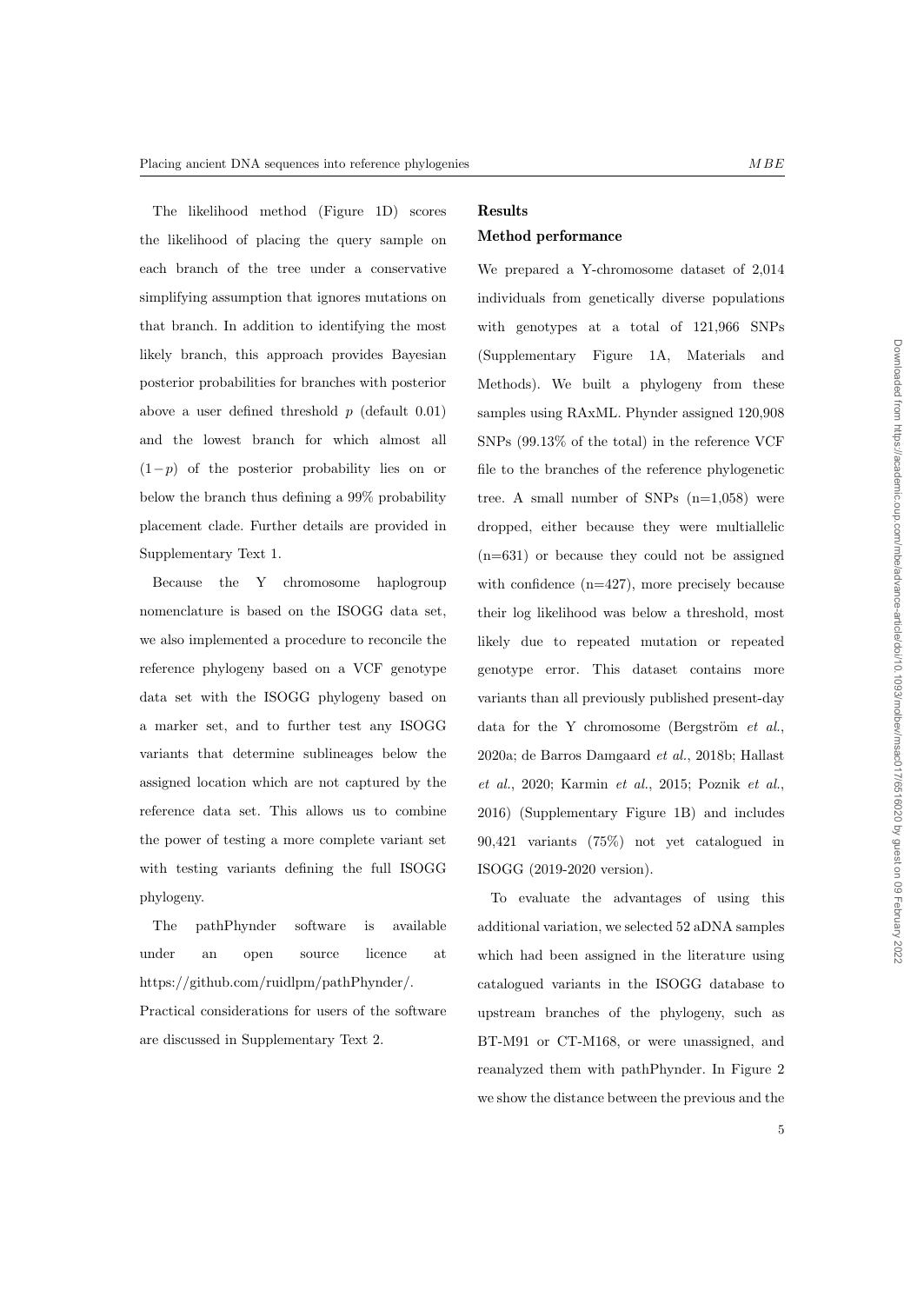

Distance from root

FIG. 2. Improvement of Y-chromosome lineage resolution for 52 low coverage samples assigned to higher level branches in the literature. Blue crosses: published assignments. Orange crosses: reassignments by pathPhynder, including ISOGG haplogroup. The phylogenetic tree (inset) provides an example of this process for sample ASH008 (Feldman et al., 2019).

newly assigned nodes. In most cases pathPhynder is able to use additional, uncatalogued variation in our new tree to improve the resolution of Y-chromosome lineage assignment (see also Extended Table 1).

To compare the resolution of pathPhynder's haplogroup determination to that of existing software, we processed the same 52 aDNA samples with Yleaf (Ralf et al., 2018), yhaplo (Poznik, 2016), Y-LineageTracker (Chen et al., 2021) and HaploGrouper (Jagadeesan et al., 2021) (Extended Table 1 and Extended Table 2). In most cases, pathPhynder outperforms all other software in both lineage resolution and accuracy by improving the previously published assignment in  $94\%$  of cases (n=49/52) and with no incorrectly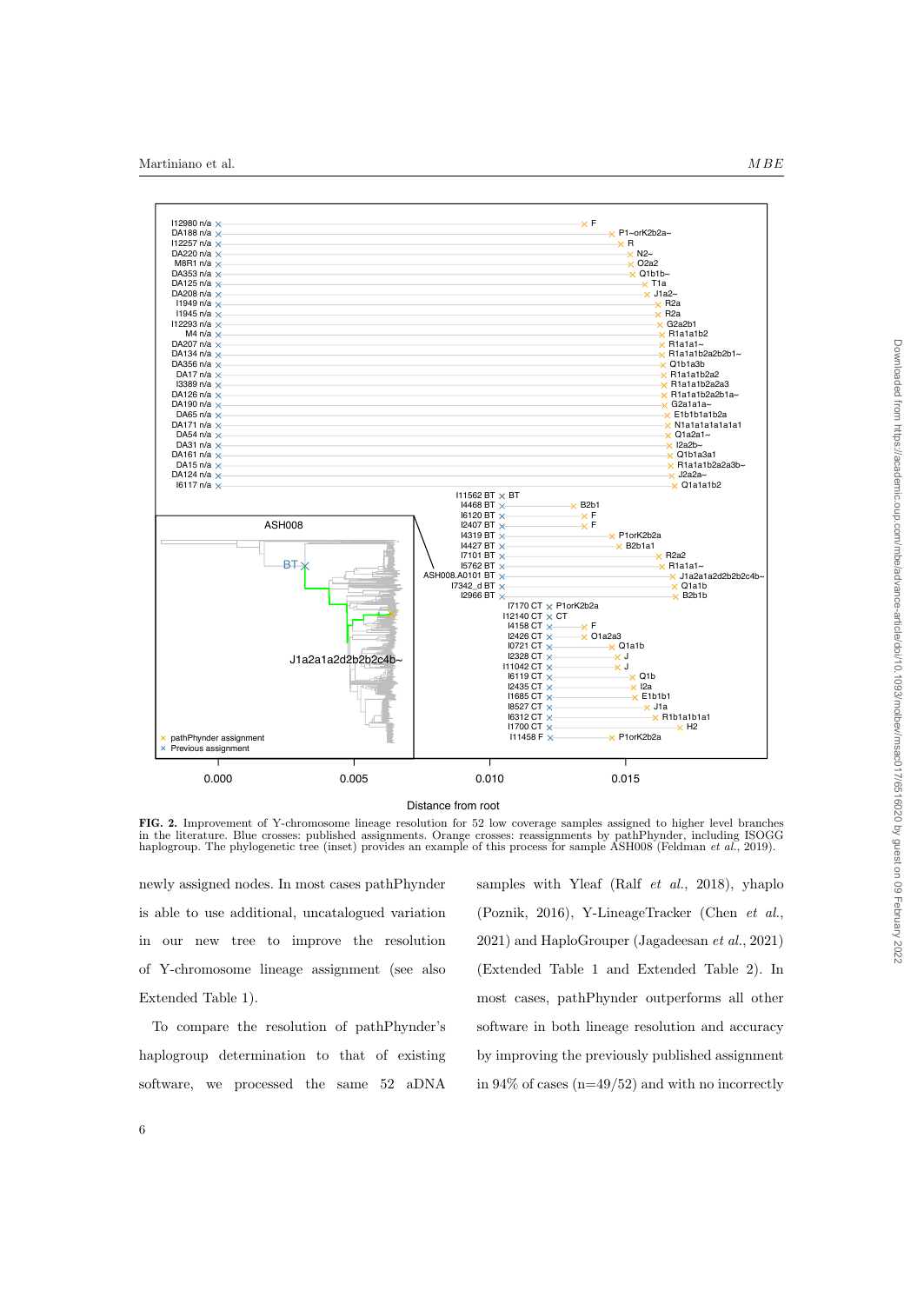assigned haplogroups. Haplogrouper showed a similar performance to pathPhynder, improving the assignment of  $85\%$  of samples  $(n=44/52)$  and achieving higher resolution than pathPhynder in 3 assignments, but with overall lower resolution that pathPhynder in 9 assignments, as well as lower accuracy, with 4 haplogroups incorrectly determined. Yhaplo had 5 errors and lower resolution in the majority of the assignments, improving lineage determination in only 65% of the samples  $(n=34/52)$ , likely due to the fact that it makes use of an outdated ISOGG database (2016) which contains a substantially lower number of SNPs (approximately 20 thousand). Yleaf only improved the lineage resolution for 17 samples (33%) leaving the majority of samples unassigned  $(56\%; n=29/52)$ , and made 6 incorrect assignments by not taking into consideration a high number of SNPs in the ancestral state leading to the determined haplogroup. Y-LineageTracker had the lowest accuracy of all with a high number of incorrectly determined haplogroups  $(n=23/52)$  and improved the lineage assignment in  $54\%$  of samples  $(n=28/52)$ , although the majority of lineages belonged to less resolved haplogroups in upstream branches of the Ychromosome tree, such as K and P1. In order to account for the underrepresentation of O haplogroup samples in our dataset, we expanded our comparative analyses to 12 additional ancient individuals reported in (Wang et al., 2021a) and (de Barros Damgaard et al., 2018a). Our results suggest that both pathPhynder and HaploGrouper perform better than other software, with pathPhynder providing a slightly higher resolution at the haplogroup level than all others, as well as reduced error (Extended Table 3).

To examine the impact of coverage on query sample placement and haplogroup determination, we downsampled high coverage ancient (KK1 and BR2) and modern (Bashkir and Uyghur) genomes, which were selected at random, and ran analyses with pathPhynder, Haplogrouper, yhaplo, Yleaf and Y-LineageTracker (Extended Table 4). We observe that pathPhynder provides higher resolution at lower coverages than all the other methods except for Haplogrouper, which provides comparable resolution. According to our analyses, a minimum average coverage of 0.01x, but ideally, 0.03x on the mappable regions of the Y-chromosome is sufficient in many cases to assign haplogroups (Extended Table 4). Higher coverage at 0.1-1x, or even more, may be necessary to achieve full resolution.

In further comparisons with RAxML EPA (Evolutionary Placement Algorithm), an existing likelihood-based method for query sample placement in pre-estimated phylogenies, pathPhynder is comparably accurate in the absence of deamination, but was much more accurate when deamination is present, because of its filtering options (see Supplementary Text 3 and Supplementary Figures S2-5 for details). It is also much faster, taking only 1 minute and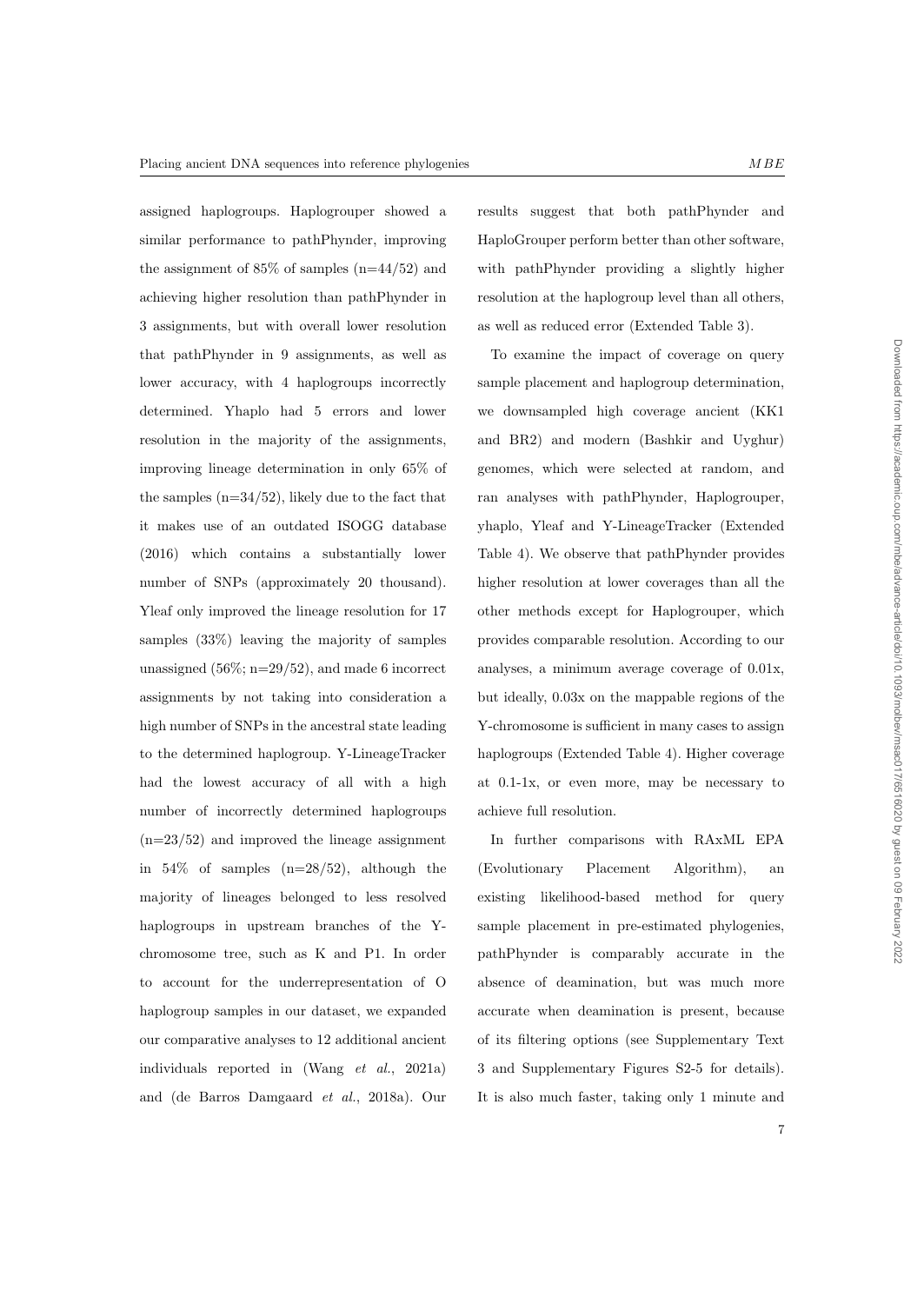27 seconds for placing 30 query samples into our tree with the maximum likelihood option and 16 minutes and 56 seconds with the best path option, compared to 76 minutes and 1 second for RAxML EPA.

## Ancient Y-chromosome diversity in Africa

In order to demonstrate the usefulness of our method for real data, we examine ancient and present-day Y-chromosome diversity in Africa by placing all ancient male samples from the African continent published at the time of this study (n=63) (Fregel et al., 2018; Lipson et al., 2020; Llorente et al., 2015; Prendergast et al., 2019; Schlebusch et al., 2017; Schuenemann et al., 2017; Skoglund et al., 2017; Van de Loosdrecht et al., 2018; Wang et al., 2020), and additional samples from the Levant  $(n=15)$  (Lazaridis *et al.*, 2016) into the Y-chromosome tree using pathPhynder (Supplementary Table 1).

As expected, the vast majority of the ancient African samples were placed into the A, B or E clades of the Y-chromosome tree (Figure 3, substantially increasing the lineage resolution of 18 samples (Extended Table 5). The most ancestral human Y-chromosome lineage in our dataset is  $A00-L1284$  (Mendez *et al.*, 2013), which is carried by two Mbo individuals from Western Cameroon (Karmin et al., 2015). Here, we establish that these two Mbo individuals in fact belong to the A00b-A4987 lineage. In the ancient DNA record, a single representative of A00 lineages has recently been identified in Shum Laka

Cave, also located in the Cameroon, dating from ∼8 kya (Lipson et al., 2020).

pathPhynder placed the Shum Laka sample on the edge leading to the two A00b individuals (Figure 3A) with 2072 SNPs supporting this placement and 209 in conflict (including all five of the seven SNPs which ISOGG uses to define the A00b lineage for which Shum Laka has data).

Regarding clade A1-P305, it splits into A1a-M31, present in the Gambian Mandinka, and A1b-P108, present in the South African San and in the Dinka, a Nilotic group from Sudan. The pathPhynder placement revealed a strong geographical pattern: four approximately 2000 year-old South Africans from Balito Bay (Schlebusch et al., 2017) and the Western Cape (Skoglund et al., 2017) were positioned in the A1b1b2a-M51 clade together with with a South African San individual, while East African Pastoral Neolithic (PN) samples from Kenya (Keringet Cave and Naivasha burial site) were placed in the A1b1b2b-M13 clade with three present-day individuals, one Kenyan Bantu and two Dinka from Sudan (Figure 3A). We note that the Naivasha burial site individual I8830, previously assigned to xBT (probably A) (Prendergast et al., 2019), was here assigned to haplogroup A1b1b2b using only variants which are absent from ISOGG, which provides a strong argument for making use of all uncatalogued Y-chromosomal variation for increasing the resolution of aDNA phylogenetic placement. The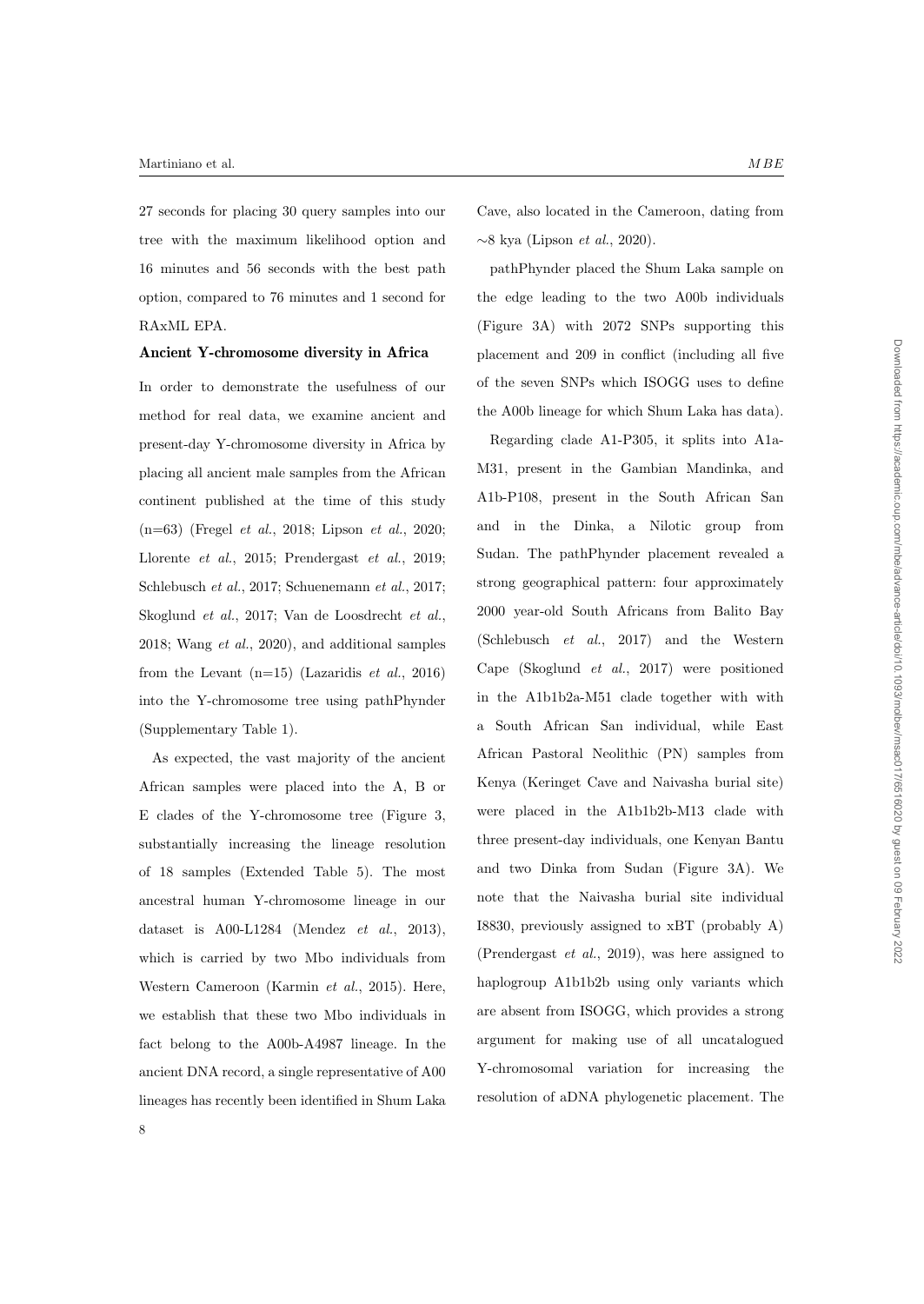relationships here observed concur with those previously presented based on autosomal variants, with ancient South African individuals being more closely related to the San (Schlebusch et al., 2017; Skoglund et al., 2017), and Kenyan Pastoral Neolithic individuals having substantial Dinkarelated ancestry (∼40%) with the remaining ancestry coming from North Africa and the Levant (Prendergast et al., 2019).

Regarding the B2-M82 lineages, in our dataset these are mostly composed of Biaka, Mbuti and San individuals. pathPhynder allowed further resolution of the lineage assignment of multiple ancient samples to B2b1-M192, including the second Shum Laka individual who was previously assigned to the B2b-M112 lineage (Figure 3A). The reported autosomal affinity of Shum Laka samples with central African hunter-gatherer populations fits with this assignment to the B2 clade. We note, however, that in our dataset this sample's Y chromosome is closest to that of a present-day Luhya individual from Kenya which carries a B2b1 lineage, rather than to those of the sampled Biaka, Mbuti and San.

Three samples from Malawi (two Malawi Fingira 6100BP and one Malawi Hora 9000BP), previously assigned to the BT-M91 macrohaplogroup (Skoglund et al., 2017), were in the present analysis further refined to B2b1-M192, B2b1b1a-P6 and B2b1a1-M8349 (Figure 3A, Extended Table 5). The connection between the Y-chromosome lineages of ancient and presentday South African hunter-gatherer populations corroborates the finding that San-related ancestry related was widely distributed in the past, and composed a large part of the ancestry of Malawi hunter-gatherers, previously reported based on autosomal data (Skoglund et al., 2017).

Sample Kenya Kakapel 3900BP which was previously assigned to the CT-M168 clade (Wang et al., 2020), was observed to be ancestral to this lineage, and was instead assigned to B2b1a1- M8349, shared with present-day Mbuti and Biaka samples (Figure 3A). Fittingly, this sample in particular was observed to share substantial autosomal genetic ancestry with the Mbuti (Wang et al., 2020).

The next clade on which we will focus is E1b1b1a1-M78, which has a broad geographical range which encompasses North and East Africa, Europe and Western Asia (Cruciani et al., 2007). All Morocco Iberomaurusian were positioned in this clade (Van de Loosdrecht et al., 2018) as well as a Jordan Pre-pottery Neolithic B (PPNB) individual (Figure 3B). A single East African Pastoral Neolithic sample was placed in the E1b1b1a1a1b-V32 clade, together with a Luo, a Luhya and an Iranian individual. The Egypt Ptolemaic sample, a Late Stone Age and a Pastoral Neolithic individual were placed in the E1b1b1a1b2-L677 clade, which can be found in the present day in the Horn of Africa and Egypt (Cruciani et al., 2007). In our data, this clade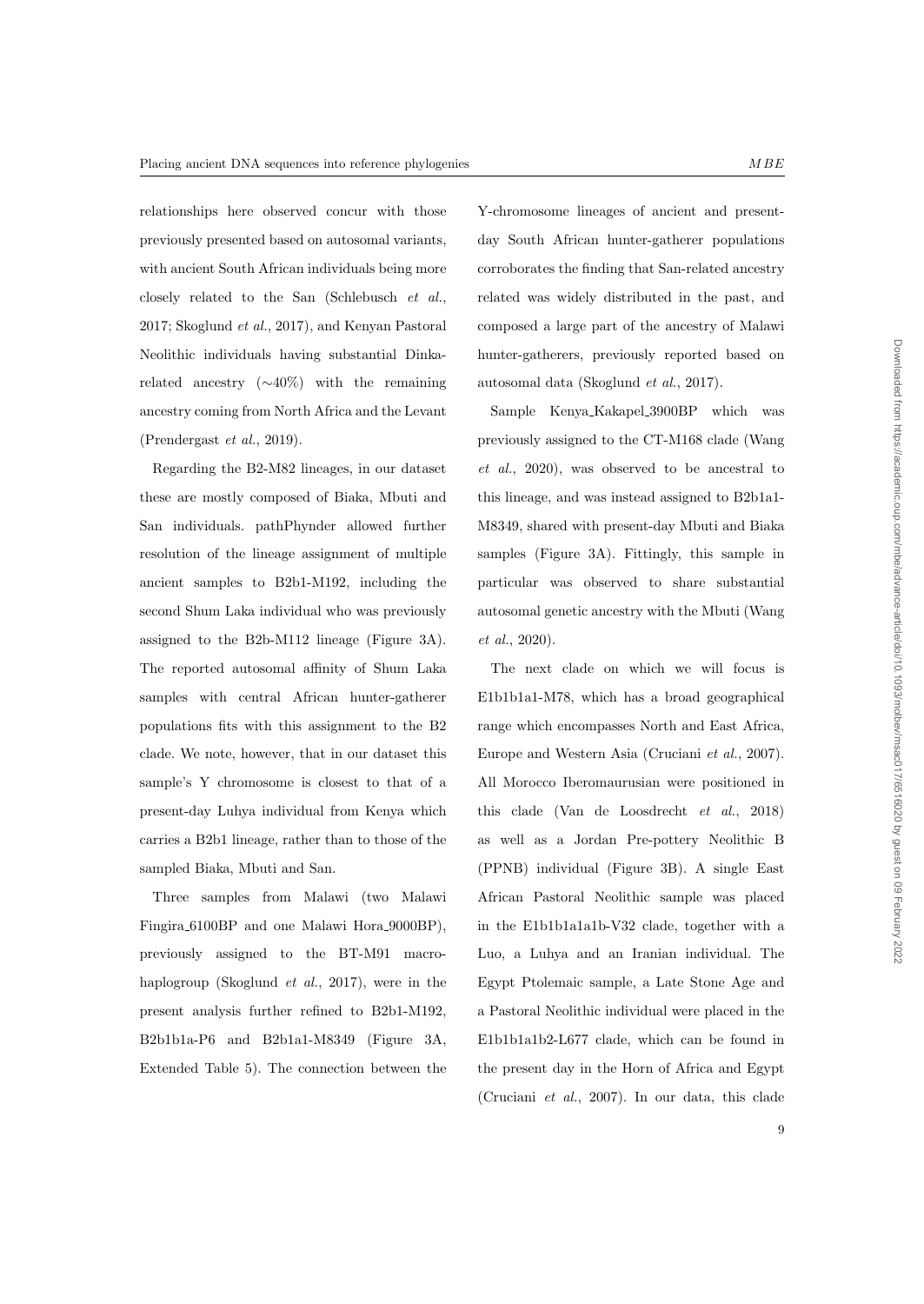is represented by Palestinians, one Bedouin, two

Balochi and one Iranian.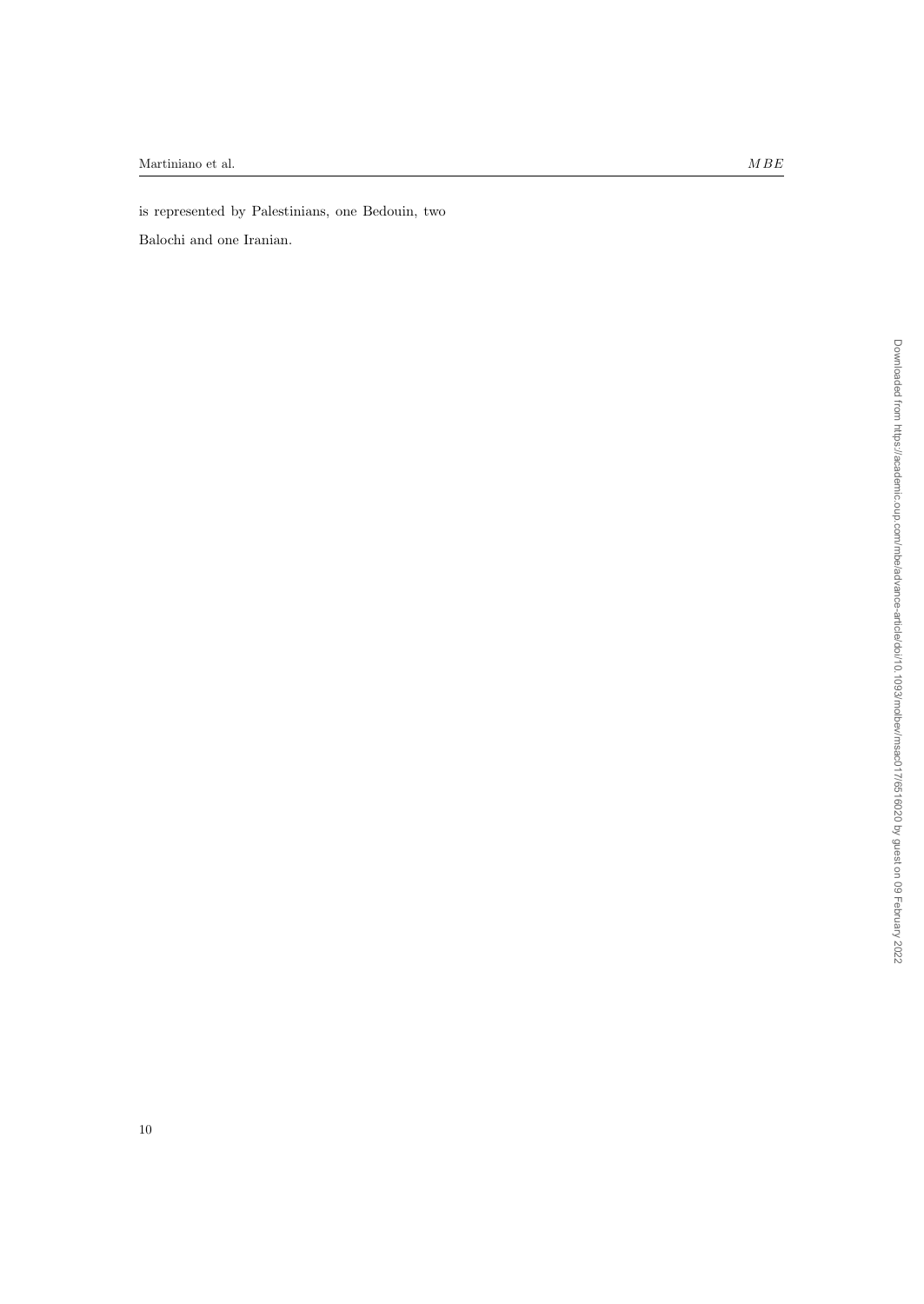

FIG. 3. pathPhynder placement of ancient African samples into the Y-chromosome phylogeny.

A) A and B lineages, which are mostly composed of present-day San, Mbuti and Biaka Pygmy populations and ancient huntergatherer groups. B) E1b1b1a1 lineages carried by Morocco Ibemaurusian period samples and one Jordan PPNB individual. C) E1b1b1b1 lineages mostly present in Algerian Mozabite populations and shared with Moroccan Early Neolithic samples. D) E1b1b1b2 lineages present in Pastoral Neolithic samples from East Africa and Levantine Natufians to whom they are ancestrally related.  $\frac{1}{2}$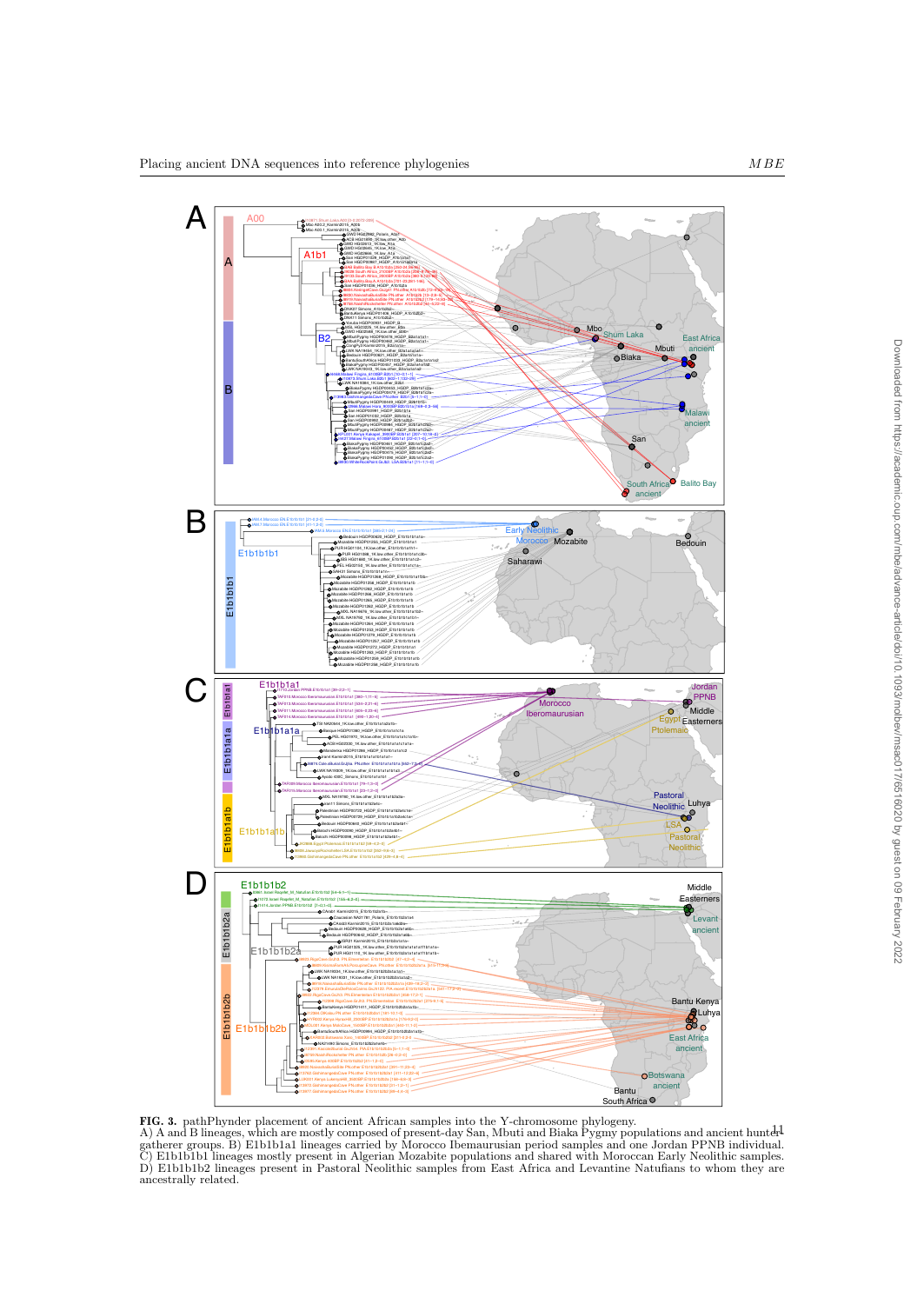#### Martiniano et al.  $MBE$

Three Moroccan Early Neolithic samples carry E1b1b1b1-M310.1 lineages (Fregel et al., 2018), with the lineage of sample IAM.5 further refined to E1b1b1b1a1∼-PF2535 with a single supporting marker. In our analysis, they were placed ancestrally to present-day Mozabite and Saharawi North African lineages (Figure 3C), which is in agreement with the finding from autosomal analyses that these samples comprised an endemic Maghrebi element still retained in present-day North African populations (Fregel et al., 2018).

Apart from those described above, the majority (n=11) of other East African Pastoral Neolithic samples were placed in E1b1b1b2b-V1515 lineages (Figure 3D), a sub lineage of E1b1b1b2-Z830 found in the Levantine proto-agriculturalist Natufians and a pre-pottery Neolithic B Levantine sample (Lazaridis  $et \ al., \ 2016$ ), sister to E1b1b1b2a-Z1145 lineages still found in the Middle East. A subset of those East African PN  $(n=7)$  were further assigned to the E1b1b1b2b2a1-M293 lineage, which is a descendant of the the Northeast African E1b1b1b2b-V1515 (Trombetta et al., 2015) and has been proposed to be associated with the spread of pastoralism from East to South Africa (Henn et al., 2008; Prendergast et al., 2019). In our dataset, this clade is represented by Bantu from Kenya and South Africa, one Maasai and two Luhya individuals from Kenya. Additionally, one early pastoral and two Pastoral Iron Age individuals from Tanzania were placed in the E2a-M41 clade (Supplementary Figure S6).

#### **Discussion**

We present the pathPhynder workflow which can efficiently assign informative variants to branches of phylogenetic trees and then use this variation for ancient DNA sample placement. We demonstrate the utility of our approach by placing aDNA samples into a reference Ychromosome tree, in many cases leading to increased phylogenetic resolution.

When applying our workflow to place all currently available ancient African male samples into a present-day Y-chromosome phylogeny, we observed patterns of paternal lineage continuity at a regional level as well as evidence for replacement. Samples belonging to ancient hunter-gatherers from Malawi and South Africa were assigned to Y lineages which still persist in presentday South African hunter-gatherers groups. In North Africa, we observe discontinuity between the Y-chromosome lineages carried by 15,000 years old Iberomaurusian individuals and later Early Neolithic groups who inhabited the region. These Early Neolithic samples from Morocco carried an ancestral lineage to those observed in modern Saharawi and Mozabite populations, suggesting local diversification of these lineages. More extensive sampling of ancient and presentday African groups should reveal more insights about the patterns of Y-chromosomal lineage change and persistence in the region.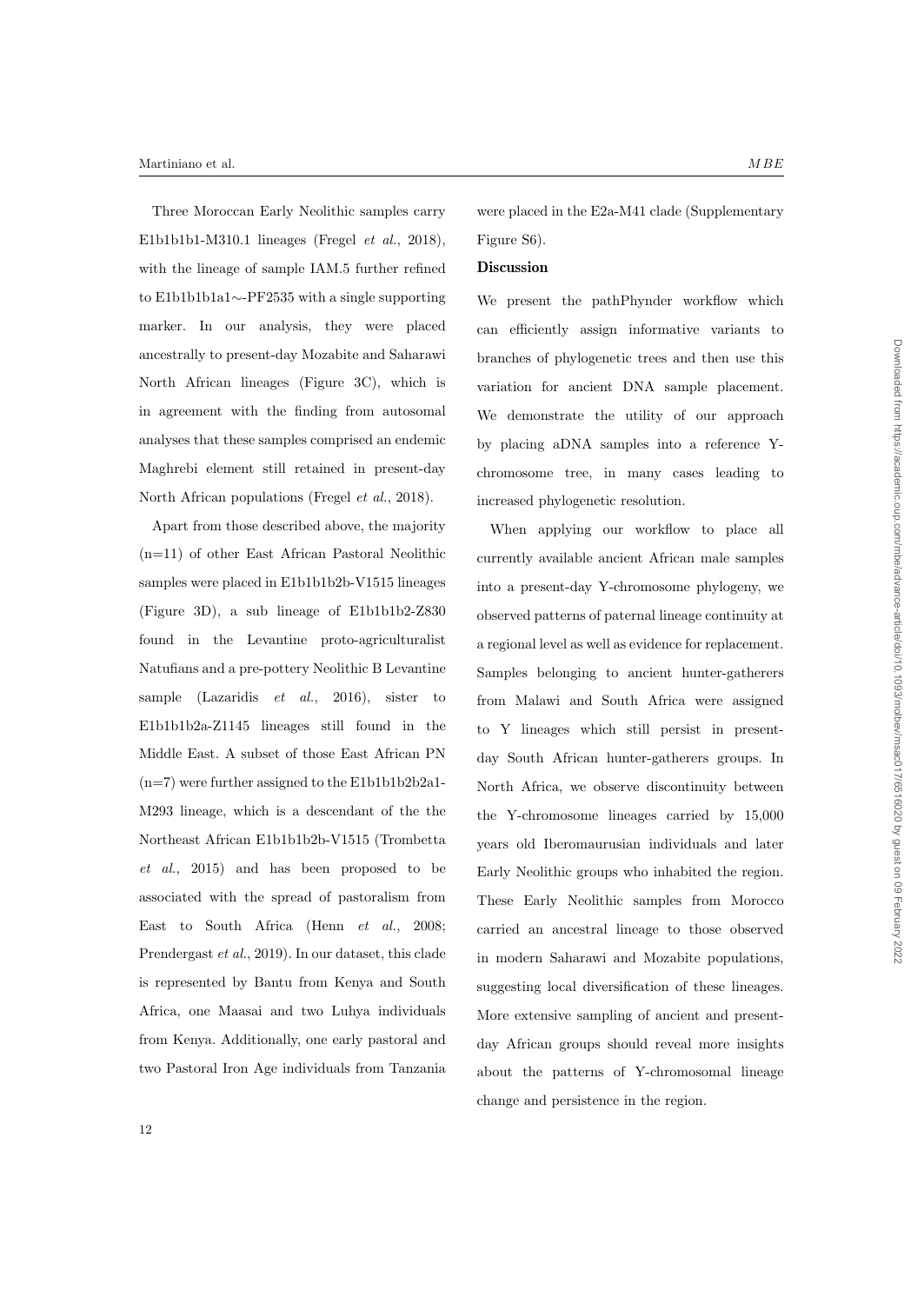Our method works with routinely used formats in aDNA analysis (VCF and BAM files) and does not require alignments in the fasta format, which for large data sets can be computationally expensive and time-consuming to generate.

Our best path option, though a little slower, provides a highly detailed output containing information about the SNPs supporting or in conflict with query sample placement. This is particularly important for ancient DNA samples because they commonly diverge from the presentday tree at internal branches, in which case they will have a mixture of ancestral and derived genotypes at the SNPs defining this branch. Our visualisation tools allow the user to examine this pattern, which is not directly accessible using standard likelihood placement methods.

For Y-chromosome analysis in particular, the majority of aDNA studies rely on a catalogue of known haplogroup-defining SNPs maintained by ISOGG, which compiles and curates variation obtained from multiple studies. However, maintaining a curated SNP database inevitably results in a lag between the generation of new data and incorporation of this novel variation into databases. Our method offers an effective solution for immediately making use of uncatalogued variation as new data sets emerge, and we provide as a resource the new dataset we generated with 90,421 novel assigned markers from 2,014 samples.

On the other hand, in many cases ISOGG SNPs provide additional resolution, illustrated by the fact that 42,863 ISOGG variants are not included in our dataset. There are multiple reasons for this: 1) because the 2,014 individuals included in our reference tree fail to capture all the lineages listed in the ISOGG database; 2) we restricted our data set to the ∼10.3 Mb regions of the Y-chromosome where variants can be called unambiguously, as recommended by Poznik et al. (Poznik et al., 2013). If the same filter is applied to ISOGG, this results in the exclusion of 7,694 SNPs; 3) even within this region some SNPs present in ISOGG may not have been genotyped in the reference VCF file; 4) a small subset of SNPs were not assigned to reference tree branches due to multiple mutations, genotyping error, or possibly inaccuracies in the tree topology, resulting in the presence of the derived allele at unrelated branches of the tree and consequently in low likelihood for SNP assignment and exclusion from analysis.

To address these cases, we added the ability to search for derived ISOGG variants below the branch of initial pathPhynder assignment, and in this way, recover information about the ISOGG sublineages which are absent from our reference dataset. As well as integrating additional information in the ISOGG panel with the data from our larger reference data set, this also avoids potential complexities in testing all ISOGG variants, which contain some markers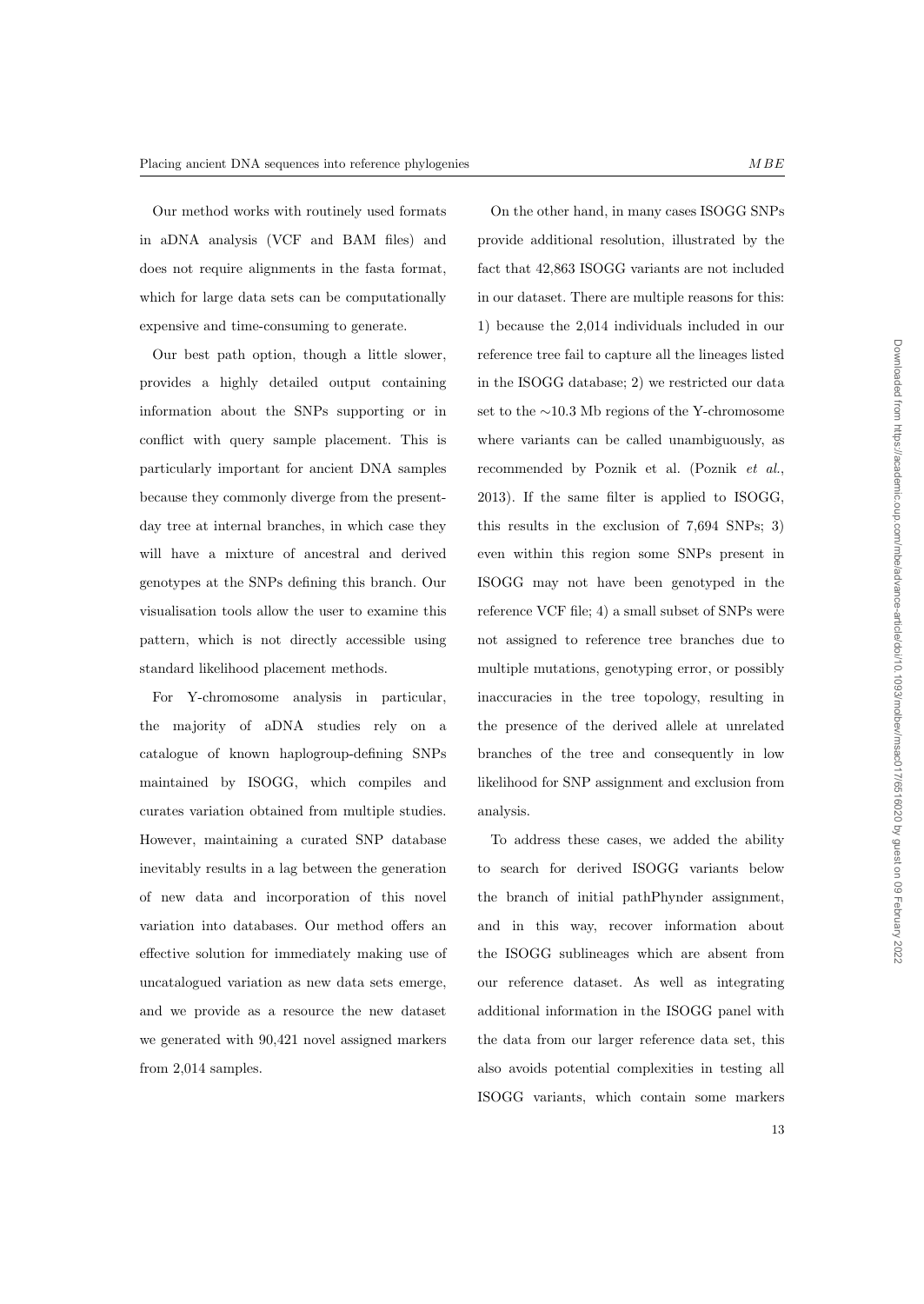with provisional or uncertain status that can create conflicts.

When comparing pathPhynder to existing haplogroup determination methods, it provides higher accuracy and resolution than others, particularly when dealing with dealing with very low coverage aDNA samples, with Haplogrouper showing the most similar, but slightly lower performance. We attribute the higher resolution of pathPhynder to the aDNA-specific filtering applied in our workflow as well as the ability to make use of variants which are absent from the ISOGG database. We also note that none of these methods is specifically tailored for dealing with ancient DNA sequences.

Our workflow can be applied to any nonrecombining data set, including, but not limited to, the Y-chromosome and the mitochondrial genome, and can also be used for phylogenetic placement of environmental DNA samples into pre-estimated trees. PathPhynder has already been used to place ancient environmental bear DNA into a mitochondrial phylogeny (Pedersen et al., 2021). It is also possible to construct mitochondrial and possibly Y-chromosome trees using exclusively ancient samples, and then use pathPhynder to place additional, lower coverage aDNA data, as recently done for environmental mammoth mtDNA (Wang *et al.*, 2021b).

Future applications could include examining ancient Y-chromosome and mitochondrial lineages in ancient cattle (Verdugo et al., 2019), wolves and dogs (Bergström et al., 2020b; Loog et al., 2020), for which large turnovers have occurred.

# MATERIALS AND METHODS

## Y-chromosomal data

Whole-genome sequenced present-day Ychromosomal data from 1,208 males from (Hallast et al., 2020) was complemented by two Yhaplogroup A00b samples from (Karmin et al., 2015), 41 from (de Barros Damgaard et al., 2018b), 16 from (Wong et al., 2017) and 1,071 samples from the low coverage 1000 Genomes Project dataset (Poznik *et al.*, 2016). These were combined with 10 ancient samples from (de Barros Damgaard et al., 2018b; Fu et al., 2014; Gamba et al., 2014; Jones et al., 2015; Lazaridis et al., 2014; Llorente et al., 2015; Sikora et al., 2019). Genotype calling and filtering are described in detail in (Hallast et al., 2020). Additionally, 334 samples from the 1000 Genomes Project were removed due to  $\geq 10\%$  missing data across the ∼10.3 Mb analysed Y-chromosomal regions. The vcf files of samples mapped to GRCh37 were lifted over to GRCh38 using picard (v2.7.2) (http://broadinstitute.github.io/picard/),

followed by merging with the rest of GRCh38 based data using bcftools  $(v1.8)$  (Li et al., 2009). Modern samples from the (de Barros Damgaard et al., 2018b) dataset were filtered for minimum read depth of 3, while no minimum depth filter was applied to the 1000 Genomes Project, Wong et al. 2017 and ancient samples due to lower coverage. Lastly, sites with 5% of missing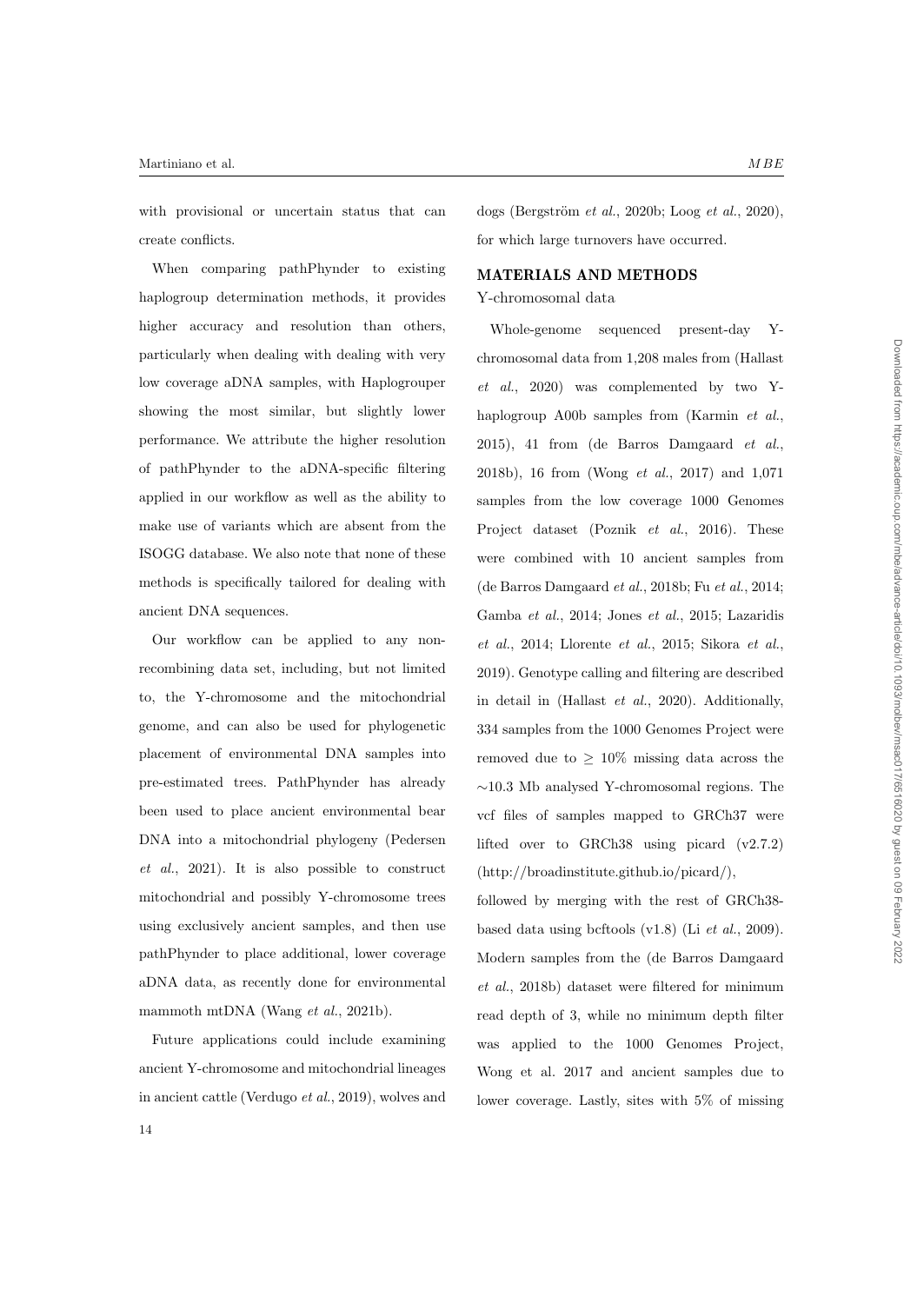Downloaded from https://academic.oup.com/mbe/advance-article/doi/10.1093/molbev/msac017/6516020 by guest on 09 February 2022 Downloaded from https://academic.oup.com/mbe/advance-article/doi/10.1093/molbev/msac017/6516020 by guest on 09 February 2022

calls across samples were removed. In the final dataset of 2,014 males a total of 9,832,836 sites remained, including 121,966 variant sites. The maximum likelihood Y-phylogeny including 2,014 samples and 121,966 variant sites was inferred using RAxML (v8.2.10) with the GTRGAMMA substitution model (Stamatakis, 2014). A complete list of the individuals in the reference dataset is available at Zenodo (DOI:10.5281/zenodo.4332182).

We downloaded previously catalogued ISOGG variants from https://isogg.org/tree/, as available on 03/08/2020, restricting our analysis to biallelic SNPs. Haplogroup determination in the reference set was done with pathPhynder using the 'nofilter' parameter.

# Ancient DNA query sample placement into the Y-chromosome reference tree

In order to place ancient samples into the reference phylogenetic tree, we first assigned variants present in the reference VCF file using phynder. The resulting branch assignments were processed by pathPhynder using the 'prepare' step, which prepares bed format files for calling variants in the ancient samples, as well as producing an annotated sites file including information about the haplogroup defining variants (extracted from ISOGG 2019- 2020 version), if any, and at which branch they occur.

We then ran pathPhynder's 'pileup and filter' step to generate a pileup using samtools (Li

et al., 2009) at the informative sites identified with phynder and filtered these with default parameters, i.e. requiring at least that 70% of reads support a single genotype (-c 0.7), and filtered the resulting calls using the 'default' mode (-m), which removes potentially deaminated variants from analysis.

The next step is 'choose Best Path' in which the tree is traversed and query sample genotypes are evaluated in terms of support or conflict with every branch of the tree. The best path containing the highest number of support markers is chosen, as well as the best position in which to place the ancient sample in the tree. This step generates a plot indicating the best path and various tables which show detailed information about SNP and haplogroup status for each ancient sample.

We then add the ancient samples into the tree and produce a newick file and a plot with the reference phylogeny which includes the query sample placements. After each placement using the best path method, a string containing information about the number of markers along the best path is added to the query sample name as follows: [support above - conflict above ; support on branch - conflict on branch].

Finally, because not all ISOGG lineages are represented in our sample set, we test ISOGG SNPs that determine lineages below the assigned branch, and report the most specific ISOGG lineage that is supported by a derived SNP, along with potential alternates.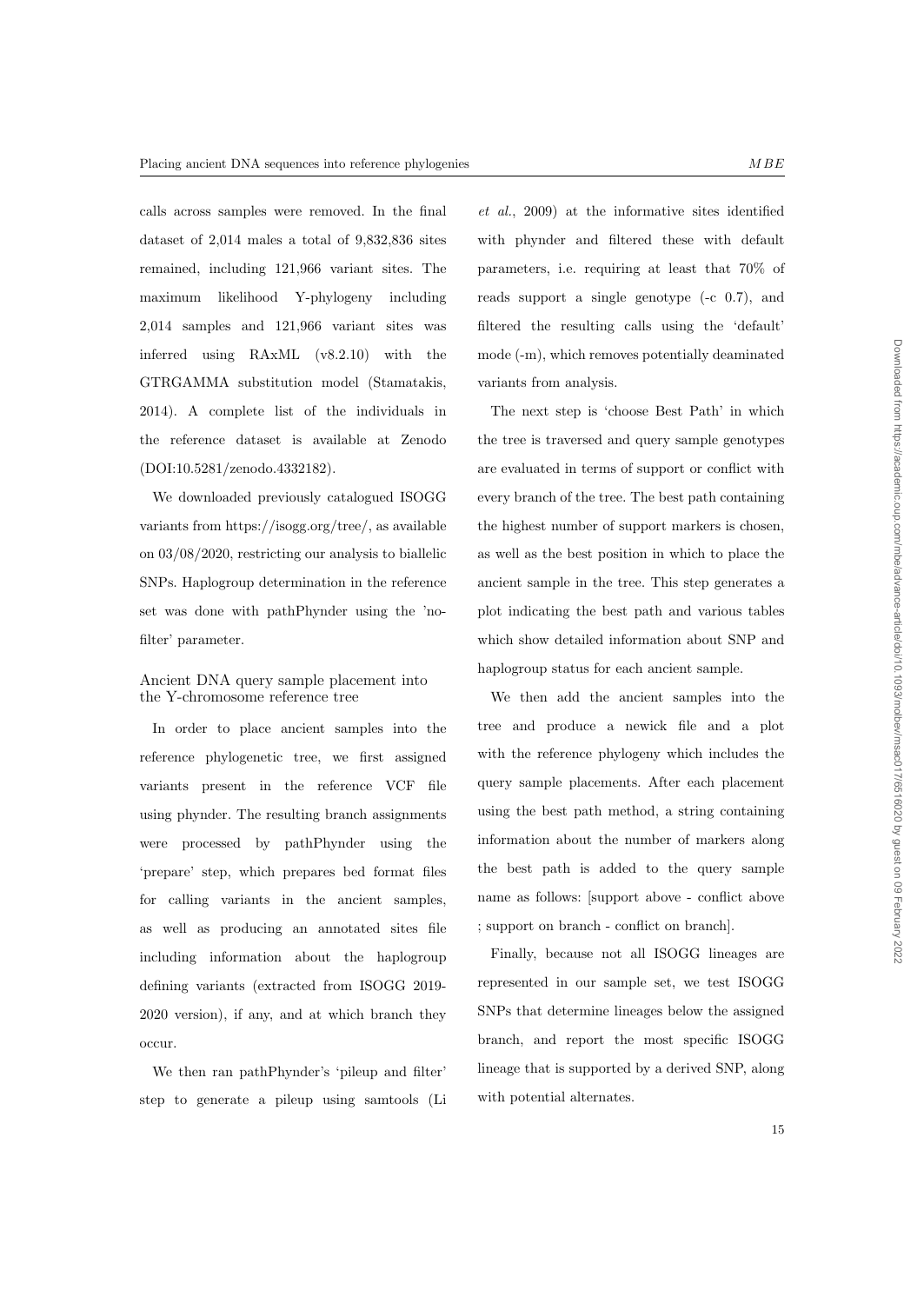Results were plotted using the R programming language (Team et al., 2013), and the R packages phytools (Revell, 2012), ape (Paradis and Schliep, 2019) and ggplot2 (Wickham, 2016).

# Comparison with existing methods for Y-chromosome haplogroup determination

We compared the performance of pathPhynder's haplogroup determination method in 52 low coverage ancient DNA samples (Feldman et al., 2019; Flegontov et al., 2019; Lazaridis et al., 2016; Mathieson et al., 2018; Narasimhan et al., 2019; Ning et al., 2019; Skoglund et al., 2017) using available software designed to this purpose: Yleaf v2.2 (Ralf et al., 2018), yhaplo v1.1.2 (Poznik, 2016), Y-LineageTracker v1.3.0 (Chen et al., 2021) and HaploGrouper (Jagadeesan et al., 2021). Similarly to pathPhynder, Yleaf can determine haplogroups directly from BAM files, and we ran this analysis by using the parameters -q1 b1 -r0. Y-LineageTracker also has this ability, however, when applied to low coverage ancient DNA alignments, it states that no male sample is left for analysis. To circumvent this issue, we resorted to generating a vcf file by calling 73,350 ISOGG variants with bcftools v1.8 (Li et al., 2009), firstly by generating a pileup (–min-BQ 20 and disabling base quality calibration), and using the output to call genotypes with bcftools call (– multiallelic-caller and –ploidy 1). The resulting vcf file was used as an input for haplogroup determination with Y-LineageTracker 'classify', 16

yhaplo and HaploGrouper, which was done with default parameters.

## Data and Code Availability

pathPhynder can be downloaded from https://github.com/ruidlpm/pathPhynder/. We provide a VCF file of the 'BigTree' Y-chromosome dataset, aligned to GRCh37 and to GRCh38, and a reference phylogenetic tree for sample placement at Zenodo (DOI:10.5281/zenodo.4332182). All data analysed in this work is publicly available.

# Supplementary Information

Supplementary Information includes Supplementary Texts 1-3, Supplementary Figures S1-S6, Supplementary Table 1 and Extended Tables 1-5.

#### Acknowledgments

R.M. was supported by an EMBO Long-Term Fellowship (No. ALTF 133-2017). P.H. was supported by Estonian Research Council Grant PUT1036. B.D.S. was supported by the Wellcome 4-year PhD programme in Mathematical Genomics and Medicine (code WT220023). R.M. and R.D. were also supported by Wellcome grant WT207492. We thank David Poznik for advice related to the Y-chromosomal data belonging to the 1000 Genomes Project. We also thank Toomas Kivisild, Chris Tyler-Smith, Daniel Bradley and Lara Cassidy for early discussions related to this work.

## Declaration of Interests

The authors declare no competing interests.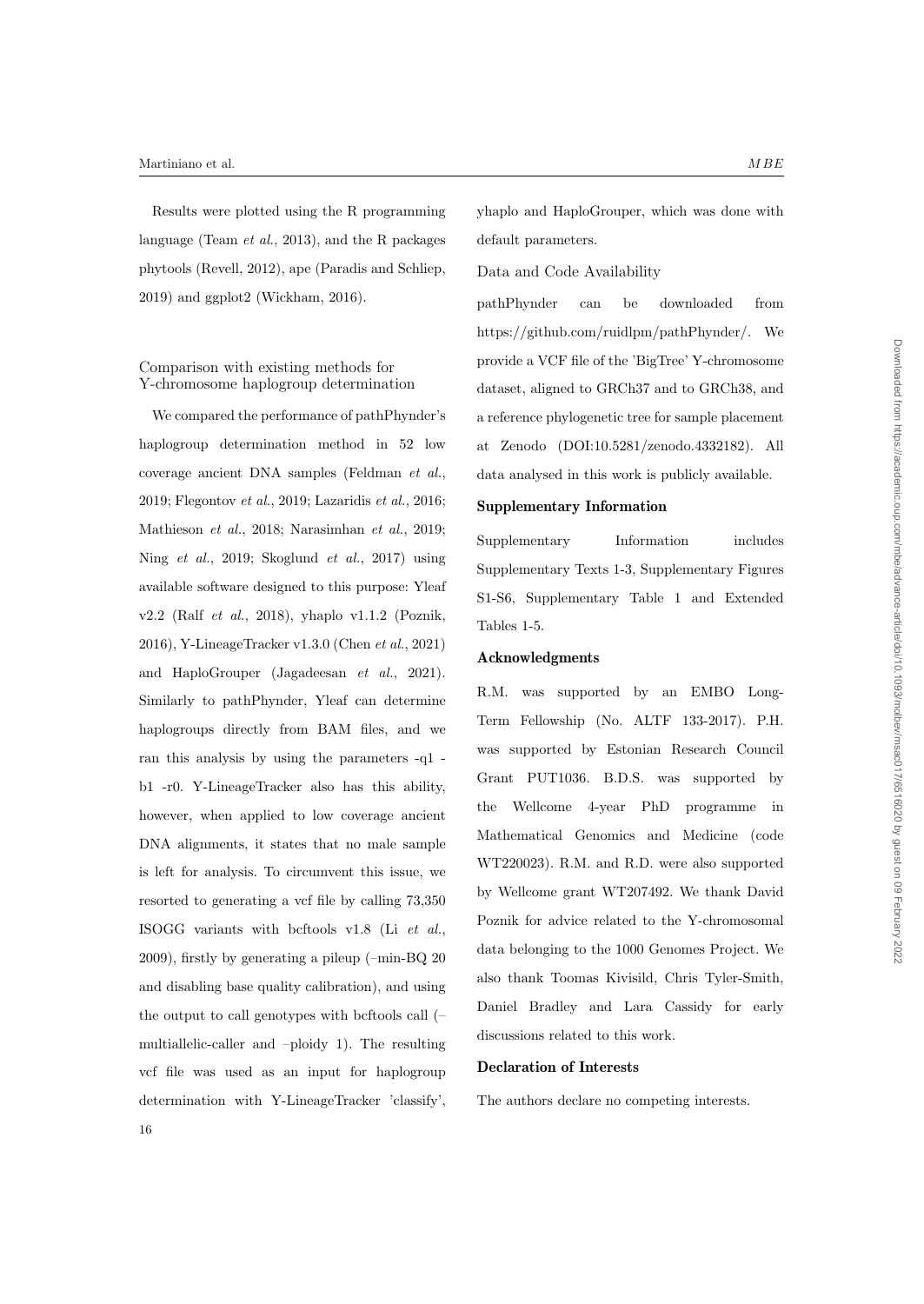#### References

- Berger, S. A., Krompass, D., and Stamatakis, A. 2011. Performance, accuracy, and web server for evolutionary placement of short sequence reads under maximum likelihood. Systematic Biology, 60(3): 291–302.
- Bergström, A., McCarthy, S. A., Hui, R., Almarri, M. A., Ayub, Q., Danecek, P., Chen, Y., Felkel, S., Hallast, P., Kamm, J., et al. 2020a. Insights into human genetic variation and population history from 929 diverse genomes. Science, 367(6484).
- Bergström, A., Frantz, L., Schmidt, R., Ersmark, E., Lebrasseur, O., Girdland-Flink, L., Lin, A. T., Storå, J., Sjögren, K.-G., Anthony, D., et al. 2020b. Origins and genetic legacy of prehistoric dogs. Science, 370(6516): 557–564.
- Chen, H., Lu, Y., Lu, D., and Xu, S. 2021. Ylineagetracker: a high-throughput analysis framework for y-chromosomal next-generation sequencing data. BMC bioinformatics, 22(1): 1–15.
- Cruciani, F., La Fratta, R., Trombetta, B., Santolamazza, P., Sellitto, D., Colomb, E. B., Dugoujon, J.-M., Crivellaro, F., Benincasa, T., Pascone, R., et al. 2007. Tracing past human male movements in northern/eastern africa and western eurasia: new clues from y-chromosomal haplogroups e-m78 and j-m12. Molecular Biology and Evolution, 24(6): 1300–1311.
- Dabney, J., Meyer, M., and Pääbo, S. 2013. Ancient dna damage. Cold Spring Harbor Perspectives in Biology, 5(7): a012567.
- de Barros Damgaard, P., Marchi, N., Rasmussen, S., Peyrot, M., Renaud, G., Korneliussen, T., Moreno-Mayar, J. V., Pedersen, M. W., Goldberg, A., Usmanova, E., et al. 2018a. 137 ancient human genomes from across the eurasian steppes. Nature, 557(7705): 369–374.
- de Barros Damgaard, P., Martiniano, R., Kamm, J., Moreno-Mayar, J. V., Kroonen, G., Peyrot, M., Barjamovic, G., Rasmussen, S., Zacho, C.,

Baimukhanov, N., et al. 2018b. The first horse herders and the impact of early bronze age steppe expansions into asia. Science, 360(6396): eaar7711.

- Feldman, M., Master, D. M., Bianco, R. A., Burri, M., Stockhammer, P. W., Mittnik, A., Aja, A. J., Jeong, C., and Krause, J. 2019. Ancient dna sheds light on the genetic origins of early iron age philistines. Science Advances, 5(7): eaax0061.
- Flegontov, P., Altınışık, N. E., Changmai, P., Rohland, N., Mallick, S., Adamski, N., Bolnick, D. A., Broomandkhoshbacht, N., Candilio, F., Culleton, B. J., et al. 2019. Palaeo-eskimo genetic ancestry and the peopling of chukotka and north america. Nature, 570(7760): 236–240.
- Fregel, R., Méndez, F. L., Bokbot, Y., Martin-Socas, D., Camalich-Massieu, M. D., Santana, J., Morales, J., Ávila-Arcos, M. C., Underhill, P. A., Shapiro, B.,  $et$   $al.$ 2018. Ancient genomes from north africa evidence prehistoric migrations to the maghreb from both the levant and europe. Proceedings of the National Academy of Sciences, 115(26): 6774–6779.
- Fu, Q., Li, H., Moorjani, P., Jay, F., Slepchenko, S. M., Bondarev, A. A., Johnson, P. L., Aximu-Petri, A., Prüfer, K., de Filippo, C., et al. 2014. Genome sequence of a 45,000-year-old modern human from western siberia. Nature, 514(7523): 445–449.
- Furtw¨angler, A., Rohrlach, A. B., Lamnidis, T. C., Papac, L., Neumann, G. U., Siebke, I., Reiter, E., Steuri, N., Hald, J., Denaire, A., et al. 2020. Ancient genomes reveal social and genetic structure of late neolithic switzerland. Nature Communications, 11(1): 1–11.
- Gamba, C., Jones, E. R., Teasdale, M. D., McLaughlin, R. L., Gonzalez-Fortes, G., Mattiangeli, Domboróczki, L., Kővári, I., Pap, I., Anders, A., et al. 2014. Genome flux and stasis in a five millennium transect of european prehistory. Nature Communications, 5(1): 1–9.
- Hallast, P., Agdzhoyan, A., Balanovsky, O., Xue, Y., and Tyler-Smith, C. 2020. A southeast asian origin for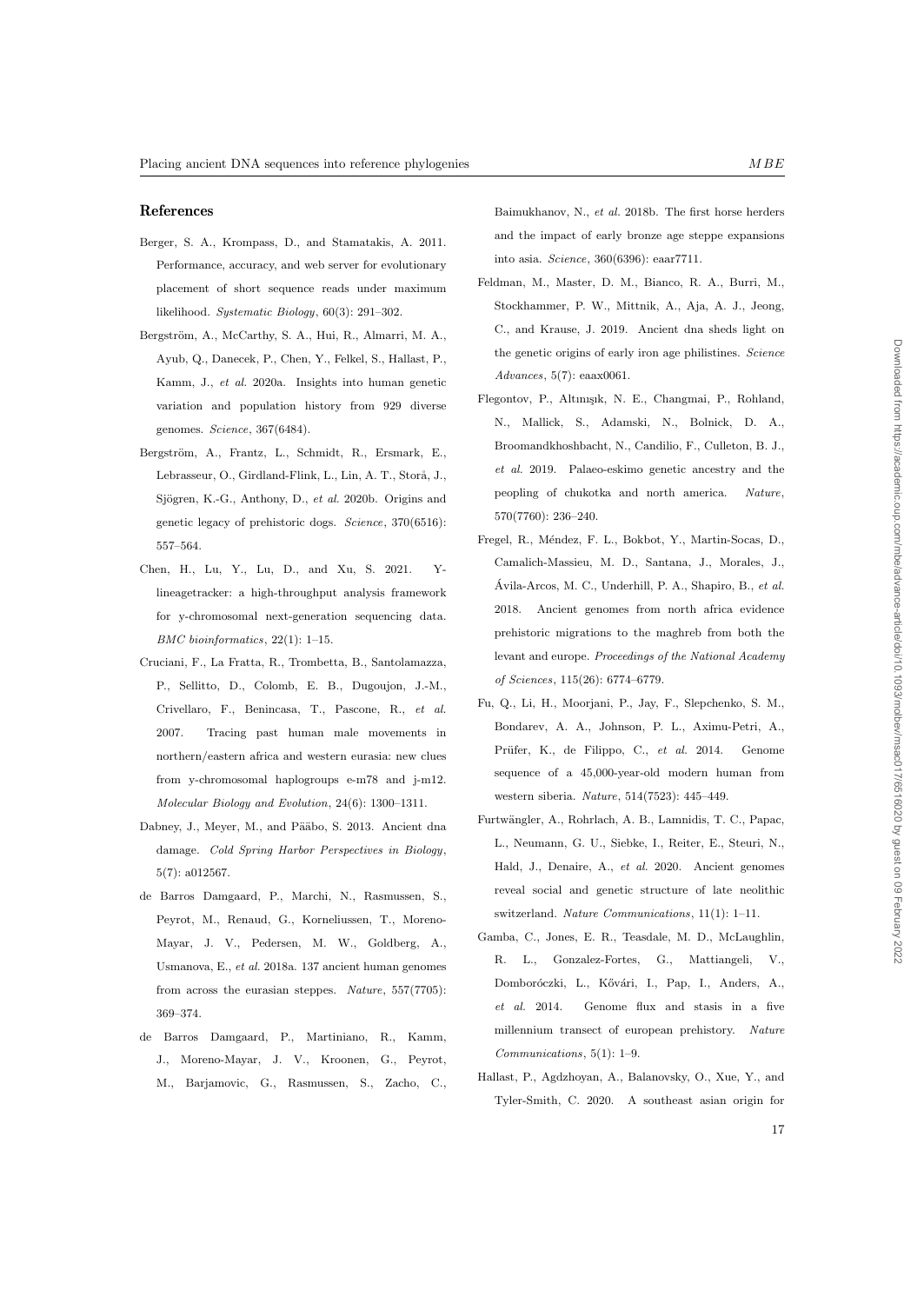present-day non-african human y chromosomes. Human Genetics, pages 1–9.

- Henn, B. M., Gignoux, C., Lin, A. A., Oefner, P. J., Shen, P., Scozzari, R., Cruciani, F., Tishkoff, S. A., Mountain, J. L., and Underhill, P. A. 2008. Y-chromosomal evidence of a pastoralist migration through tanzania to southern africa. Proceedings of the National Academy of Sciences, 105(31): 10693–10698.
- Hofreiter, M., Jaenicke, V., Serre, D., Haeseler, A. v., and Pääbo, S. 2001. Dna sequences from multiple amplifications reveal artifacts induced by cytosine deamination in ancient dna. Nucleic Acids Research, 29(23): 4793–4799.
- Jagadeesan, A., Ebenesersdóttir, S. S., Gumundsdóttir, V. B., Thordardottir, E. L., Moore, K. H., and Helgason, A. 2021. Haplogrouper: a generalized approach to haplogroup classification. *Bioinformatics*, 37(4): 570– 572.
- Jones, E. R., Gonzalez-Fortes, G., Connell, S., Siska, V., Eriksson, A., Martiniano, R., McLaughlin, R. L., Llorente, M. G., Cassidy, L. M., Gamba, C., et al. 2015. Upper palaeolithic genomes reveal deep roots of modern eurasians. Nature Communications, 6(1): 1–8.
- Karmin, M., Saag, L., Vicente, M., Sayres, M. A. W., Järve, M., Talas, U. G., Rootsi, S., Ilumäe, A.-M., Mägi, R., Mitt, M., et al. 2015. A recent bottleneck of y chromosome diversity coincides with a global change in culture. Genome Research, 25(4): 459–466.
- Kennett, D. J., Plog, S., George, R. J., Culleton, B. J., Watson, A. S., Skoglund, P., Rohland, N., Mallick, S., Stewardson, K., Kistler, L., et al. 2017. Archaeogenomic evidence reveals prehistoric matrilineal dynasty. Nature Communications, 8(1): 1–9.
- Kivisild, T. 2017. The study of human y chromosome variation through ancient dna. Human Genetics, 136(5): 529–546.
- Knipper, C., Mittnik, A., Massy, K., Kociumaka, C., Kucukkalipci, I., Maus, M., Wittenborn, F., Metz, S. E., Staskiewicz, A., Krause, J., et al. 2017. Female

exogamy and gene pool diversification at the transition from the final neolithic to the early bronze age in central europe. Proceedings of the National Academy of Sciences, 114(38): 10083–10088.

- Lazaridis, I., Patterson, N., Mittnik, A., Renaud, G., Mallick, S., Kirsanow, K., Sudmant, P. H., Schraiber, J. G., Castellano, S., Lipson, M., et al. 2014. Ancient human genomes suggest three ancestral populations for present-day europeans. Nature, 513(7518): 409–413.
- Lazaridis, I., Nadel, D., Rollefson, G., Merrett, D. C., Rohland, N., Mallick, S., Fernandes, D., Novak, M., Gamarra, B., Sirak, K., et al. 2016. Genomic insights into the origin of farming in the ancient near east. Nature, 536(7617): 419–424.
- Li, H., Handsaker, B., Wysoker, A., Fennell, T., Ruan, J., Homer, N., Marth, G., Abecasis, G., and Durbin, R. 2009. The sequence alignment/map format and samtools. Bioinformatics, 25(16): 2078–2079.
- Lipson, M., Ribot, I., Mallick, S., Rohland, N., Olalde, I., Adamski, N., Broomandkhoshbacht, N., Lawson, A. M., López, S., Oppenheimer, J., et al. 2020. Ancient west african foragers in the context of african population history. Nature, 577(7792): 665–670.
- Llorente, M. G., Jones, E. R., Eriksson, A., Siska, V., Arthur, K., Arthur, J., Curtis, M., Stock, J. T., Coltorti, M., Pieruccini, P., et al. 2015. Ancient ethiopian genome reveals extensive eurasian admixture in eastern africa. Science, 350(6262): 820–822.
- Loog, L., Thalmann, O., Sinding, M.-H. S., Schuenemann, V. J., Perri, A., Germonpré, M., Bocherens, H., Witt, K. E., Samaniego Castruita, J. A., Velasco, M. S., et al. 2020. Ancient dna suggests modern wolves trace their origin to a late pleistocene expansion from beringia. Molecular Ecology, 29(9): 1596–1610.
- Mathieson, I., Alpaslan-Roodenberg, S., Posth, C., Szécsényi-Nagy, A., Rohland, N., Mallick, S., Olalde, I., Broomandkhoshbacht, N., Candilio, F., Cheronet, O., et al. 2018. The genomic history of southeastern europe. Nature, 555(7695): 197–203.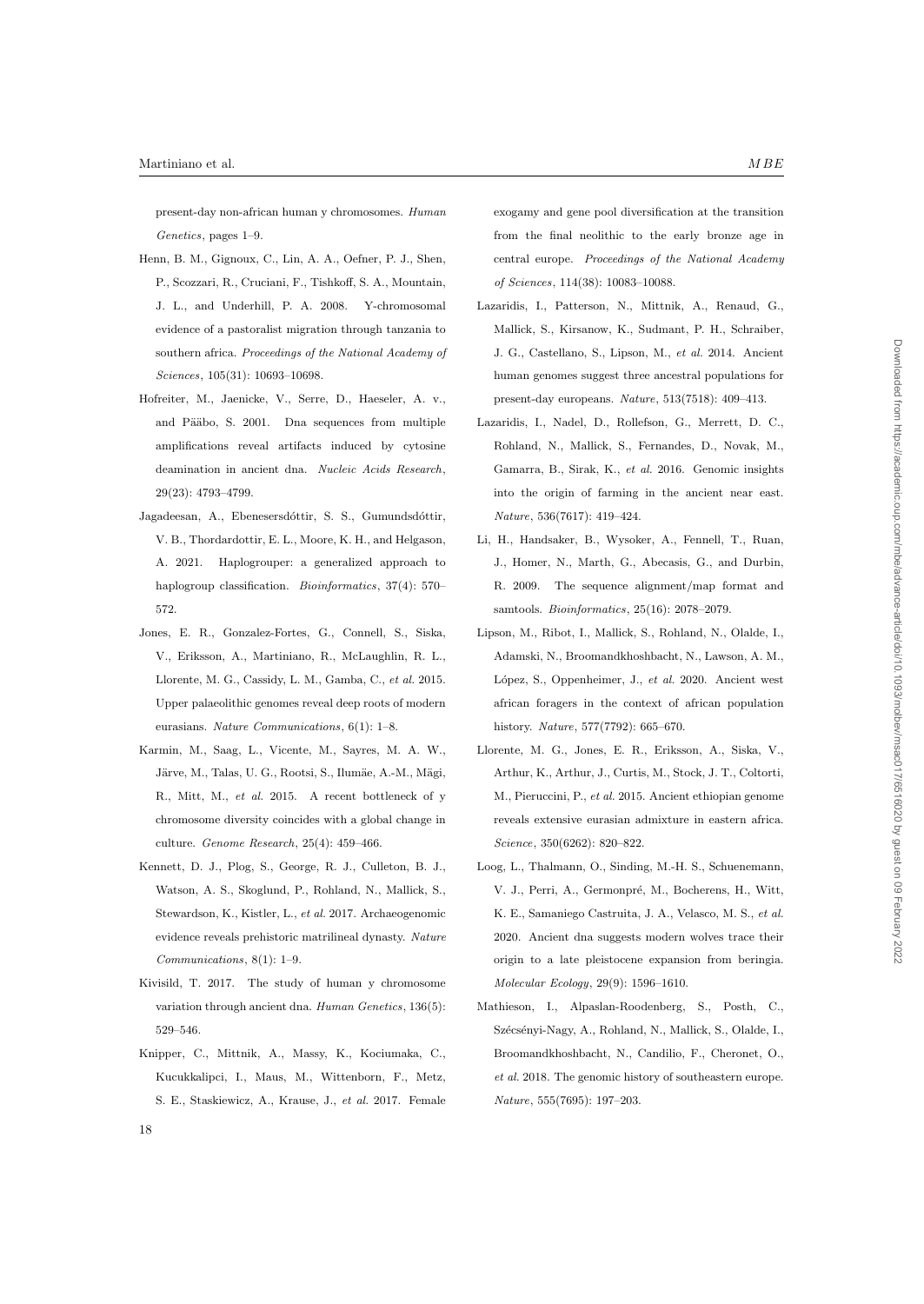- Matsen, F. A., Kodner, R. B., and Armbrust, E. V. 2010. pplacer: linear time maximum-likelihood and bayesian phylogenetic placement of sequences onto a fixed reference tree. *BMC Bioinformatics*, 11(1): 538.
- Mendez, F. L., Krahn, T., Schrack, B., Krahn, A.-M., Veeramah, K. R., Woerner, A. E., Fomine, F. L. M., Bradman, N., Thomas, M. G., Karafet, T. M., et al. 2013. An african american paternal lineage adds an extremely ancient root to the human y chromosome phylogenetic tree. The American Journal of Human Genetics, 92(3): 454–459.
- Narasimhan, V. M., Patterson, N., Moorjani, P., Rohland, N., Bernardos, R., Mallick, S., Lazaridis, I., Nakatsuka, N., Olalde, I., Lipson, M., et al. 2019. The formation of human populations in south and central asia. Science, 365(6457): eaat7487.
- Ning, C., Wang, C.-C., Gao, S., Yang, Y., Zhang, X., Wu, X., Zhang, F., Nie, Z., Tang, Y., Robbeets, M., et al. 2019. Ancient genomes reveal yamnaya-related ancestry and a potential source of indo-european speakers in iron age tianshan. Current Biology, 29(15): 2526–2532.
- Paradis, E. and Schliep, K. 2019. ape 5.0: an environment for modern phylogenetics and evolutionary analyses in R. Bioinformatics, 35: 526–528.
- Pedersen, M. W., De Sanctis, B., Saremi, N. F., Sikora, M., Puckett, E. E., Gu, Z., Moon, K. L., Kapp, J. D., Vinner, L., Vardanyan, Z., Ardelean, C. F., Arroyo-Cabrales, J., Cahill, J. A., Heintzman, P. D., Zazula, G., MacPhee, R. D., Shapiro, B., Durbin, R., and Willerslev, E. 2021. Environmental genomics of late pleistocene black bears and giant short-faced bears. Current Biology, 31(12): 2728–2736.e8.
- Poinar, H. N., Schwarz, C., Qi, J., Shapiro, B., MacPhee, R. D., Buigues, B., Tikhonov, A., Huson, D. H., Tomsho, L. P., Auch, A., et al. 2006. Metagenomics to paleogenomics: large-scale sequencing of mammoth dna. Science, 311(5759): 392–394.
- Poznik, G. D. 2016. Identifying y-chromosome haplogroups in arbitrarily large samples of sequenced or genotyped

men. bioRxiv, page 088716.

- Poznik, G. D., Henn, B. M., Yee, M.-C., Sliwerska, E., Euskirchen, G. M., Lin, A. A., Snyder, M., Quintana-Murci, L., Kidd, J. M., Underhill, P. A., et al. 2013. Sequencing y chromosomes resolves discrepancy in time to common ancestor of males versus females. Science, 341(6145): 562–565.
- Poznik, G. D., Xue, Y., Mendez, F. L., Willems, T. F., Massaia, A., Sayres, M. A. W., Ayub, Q., McCarthy, S. A., Narechania, A., Kashin, S., et al. 2016. Punctuated bursts in human male demography inferred from 1,244 worldwide y-chromosome sequences. Nature Genetics, 48(6): 593–599.
- Prendergast, M. E., Lipson, M., Sawchuk, E. A., Olalde, I., Ogola, C. A., Rohland, N., Sirak, K. A., Adamski, N., Bernardos, R., Broomandkhoshbacht, N., et al. 2019. Ancient dna reveals a multistep spread of the first herders into sub-saharan africa. Science, 365(6448): eaaw6275.
- Prüfer, K., Stenzel, U., Hofreiter, M., Pääbo, S., Kelso, J., and Green, R. E. 2010. Computational challenges in the analysis of ancient dna. Genome Biology, 11(5): R47.
- Ralf, A., Montiel González, D., Zhong, K., and Kayser, M. 2018. Yleaf: software for human y-chromosomal haplogroup inference from next-generation sequencing data. Molecular biology and evolution, 35(5): 1291–1294.
- Revell, L. J. 2012. phytools: An r package for phylogenetic comparative biology (and other things). Methods in Ecology and Evolution, 3: 217–223.
- Schlebusch, C. M., Malmström, H., Günther, T., Sjödin, P., Coutinho, A., Edlund, H., Munters, A. R., Vicente, M., Steyn, M., Soodyall, H., et al. 2017. Southern african ancient genomes estimate modern human divergence to 350,000 to 260,000 years ago. Science, 358(6363): 652– 655.
- Schroeder, H., Avila-Arcos, M. C., Malaspinas, A.-S., ´ Poznik, G. D., Sandoval-Velasco, M., Carpenter, M. L., Moreno-Mayar, J. V., Sikora, M., Johnson, P. L., Allentoft, M. E., et al. 2015. Genome-wide ancestry